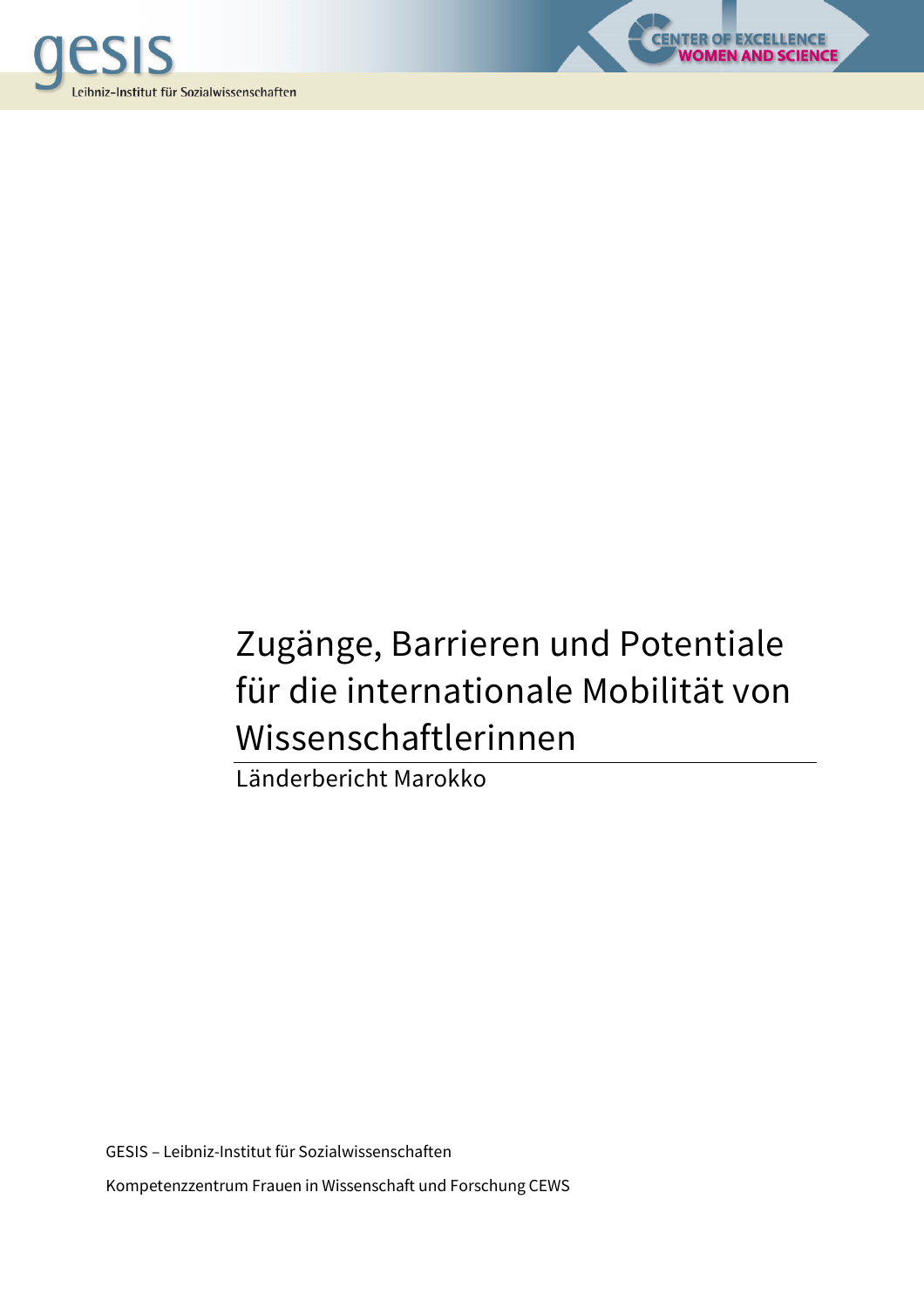# **Country dossier Morocco**

Prof. Louise Morley (*Director)*  Yasser Kosbar (*Research Fellow)*  Centre for Higher Education and Equity Research (CHEER) University of Sussex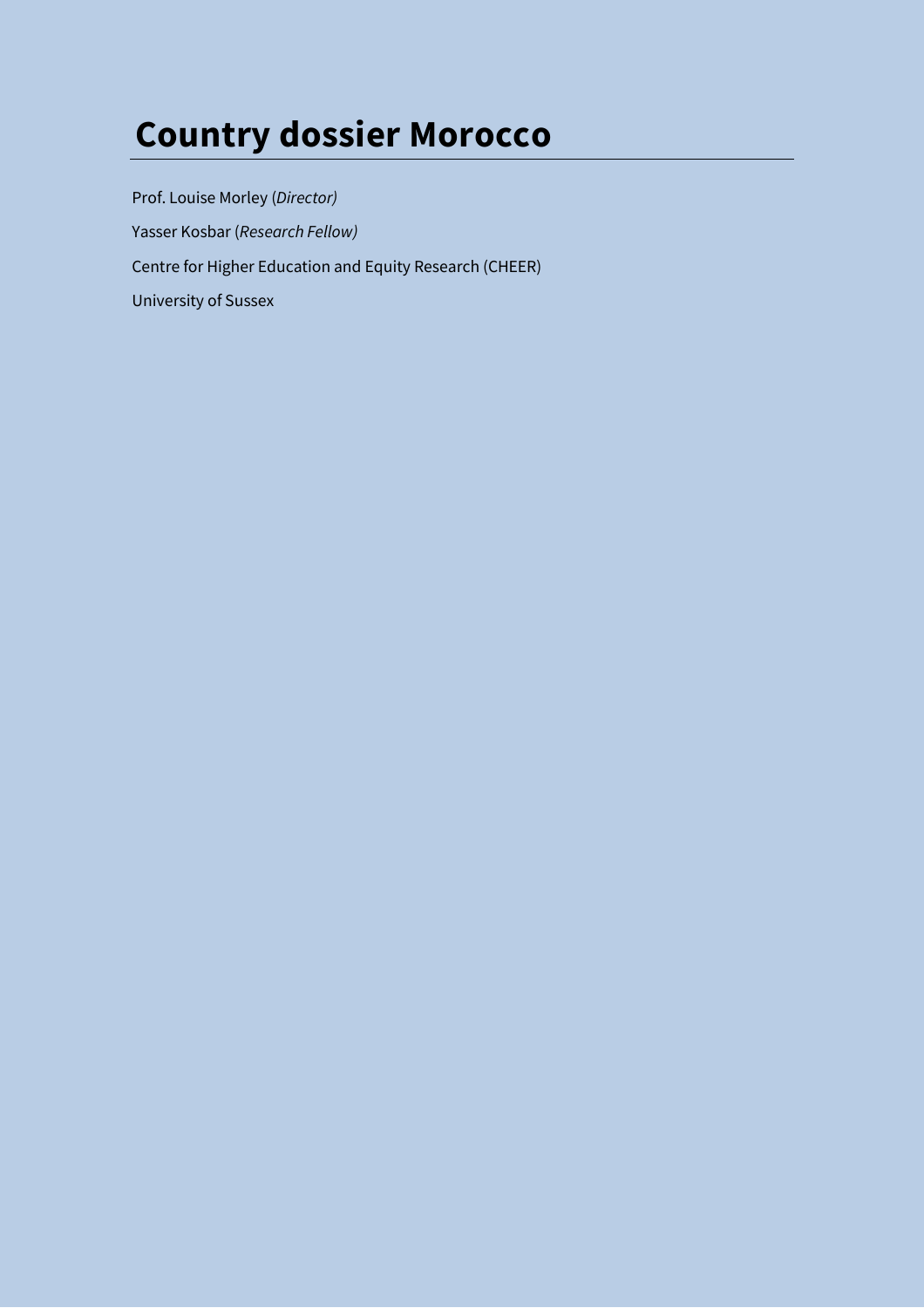# **Table of Contents**

| $\mathbf{1}$ |  |
|--------------|--|
| 2            |  |
| 2.1          |  |
| 2.2          |  |
| 2.3          |  |
| 2.4          |  |
| 3            |  |
| 3.1          |  |
| 4            |  |
| 4.1          |  |
| 4.2          |  |
|              |  |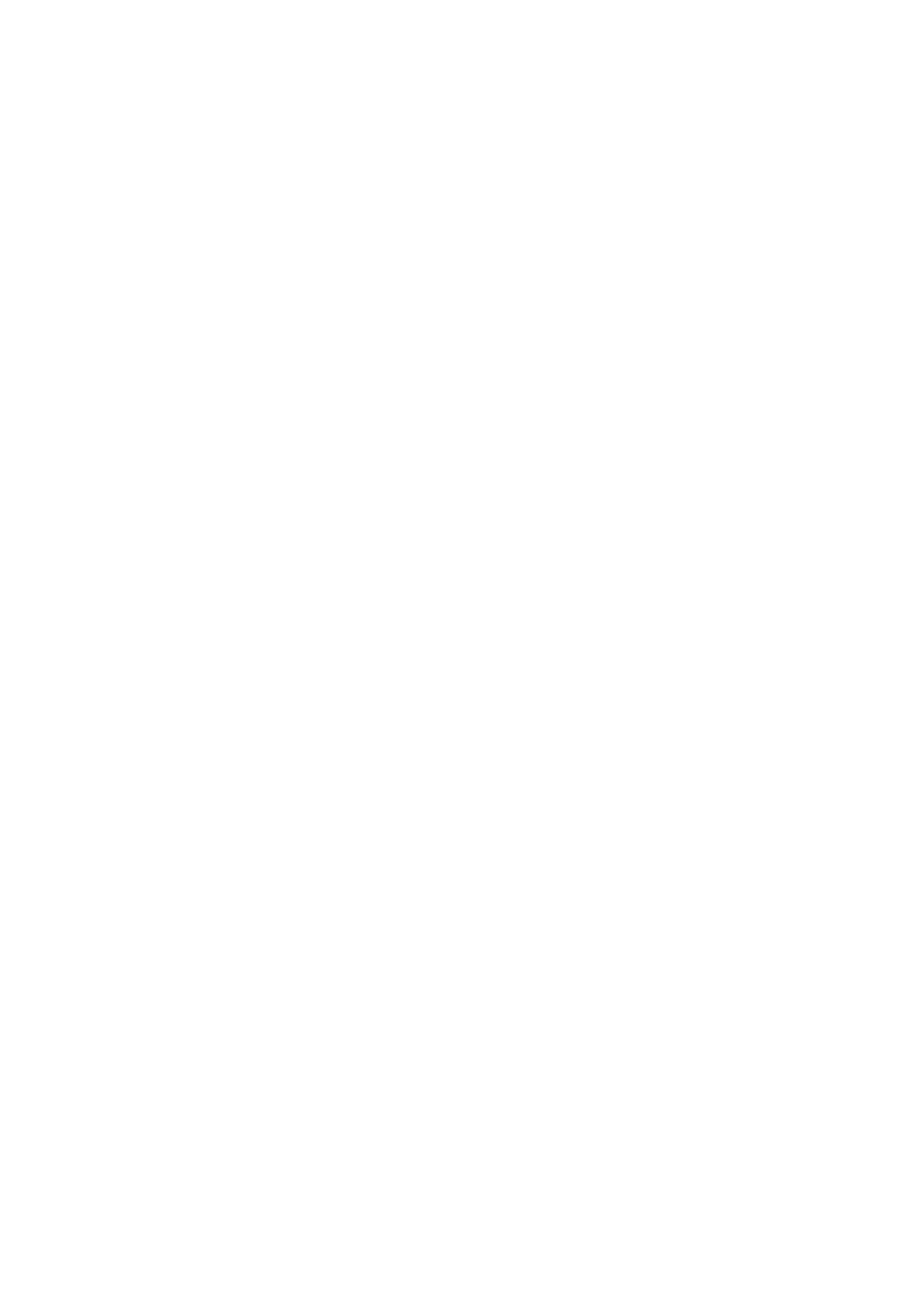# **Contributors**



#### **Prof. Louise Morley**

*Director* 

Louise Morley FAcSS is a Professor of Higher Education and Director of the Centre for Higher Education and Equity Research (CHEER) at the University of Sussex, UK. Louise has an international profile in the field of the sociology of gender in higher education. Her current research interests focus on internationalisation and equity, the equity and affective implications of the neoliberal university, and higher education as a public good. She was Principal Investigator for the CHEER Project Higher Education Knowledge Exchange and Policy Learning in the Asian Century and was a Co-Investigator for an ESRC Newton Fund research project on Higher Education and the Public Good: Reflections from Four African Contexts.



#### **Yasser Kosbar**

#### *Research Fellow*

Yasser Kosbar is a Research Fellow at the Centre for Higher Education and Equity Research

– University of Sussex. Yasser's research interests focus on gender and international mobility. Yasser is currently writing his PhD dissertation on the experience of Egyptian women academics in UK. After earning his Master's Degree in 2012 from the University of Applied Sciences in Osnabruck (Hochschule Osnabrück), Yasser worked for various organizations including the German Parliament (Bundestag), the OECD, the Economist, and UNCTAD. Yasser is proficient in four languages; Arabic, English, German and French.

The Centre for Higher Education and Equity Research is located within the Department of Education in Essex House on the University of Sussex campus. The University is situated on a modern campus on the edge of the South Downs National Park near the lively seaside city of Brighton. London is one hour away by train, and there is easy access to Gatwick and Heathrow airports.

Centre for Higher Education and Equity Research (CHEER) Department of Education School of Education and Social Work Essex House University of Sussex

Falmer, Brighton BN1 9QQ

UK CHEER DIRECTOR Professor Louise Morley l.morley@sussex.ac.uk CHEER CO-DIRECTOR Professor Kelly Coate K.Coate@sussex.ac.uk CHEER RESEARCH FELLOW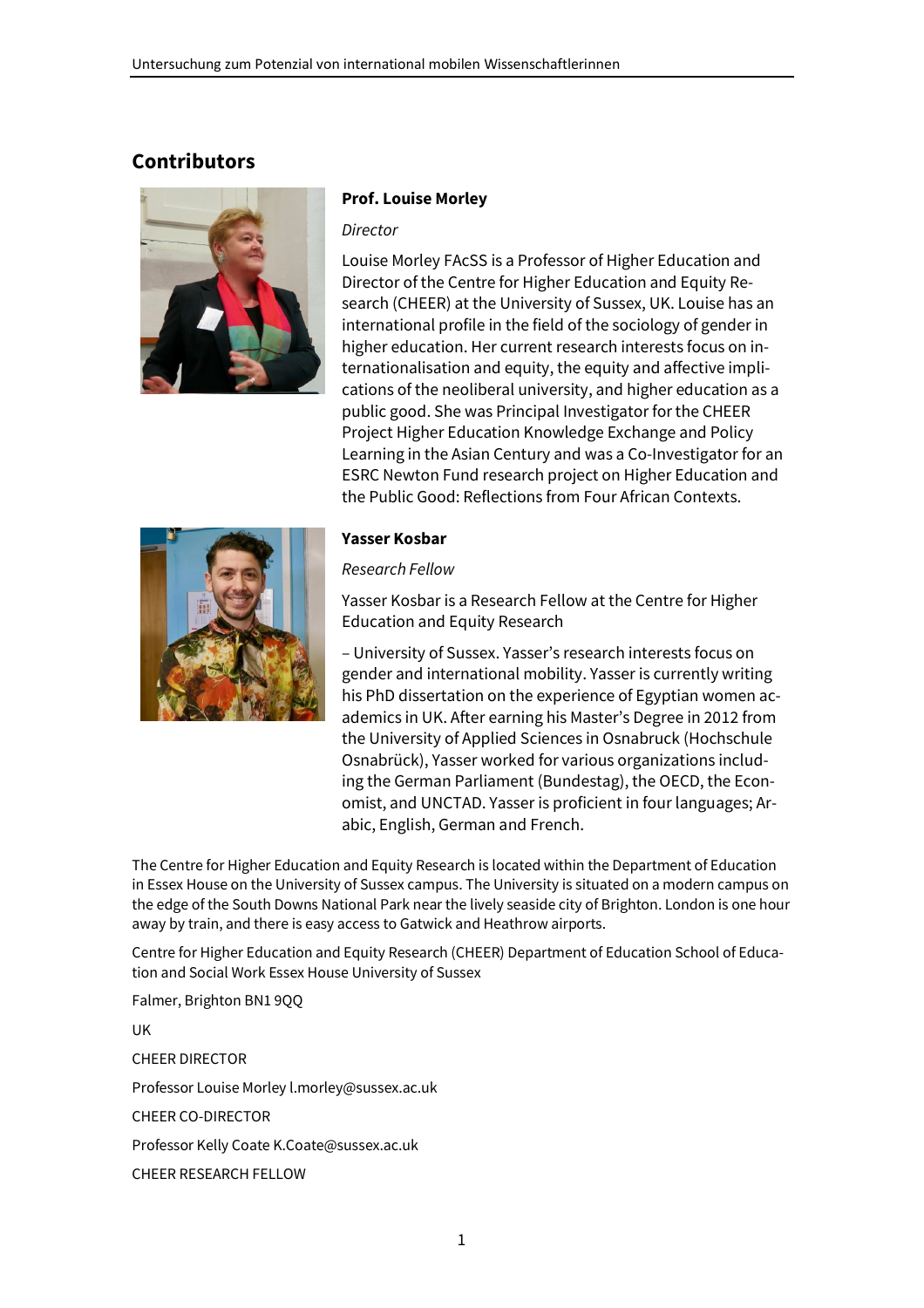Yasser Kosbar yk282@sussex.ac.uk CHEER ON Facebook: www.facebook.com/groups/CHEERSussex CHEER ON TWITTER @SussexCHEER For further information about CHEER, visit: www.sussex.ac.uk/education/cheer

# **About the project**

This project is a study of the potential of internationally mobile women scientists.

The study aims to explore the reasons for the low female participation among grantees of the Humboldt Foundation. The Foundation wishes to receive recommendations for how it can attract more excellent women scientists to the Humboldt Network. To this end, the study combines a needs analysis with a deficit analysis:

The needs analysis will examine the potential for qualified female academics on the demand side and analyse the requirements for the international mobility of female academics and their needs.

The mobility culture and specific aspects of the scientific careers of women scientists will be addressed for some key countries, some of which will be analysed in more detail. For the deficit analysis on the supply side, gender-specific aspects of the Humboldt Programmes will be examined using three selected programmes as examples. By combining the two analyses, the desired impulses for changes that the Foundation could initiate will be identified.

In order to be able to determine the potential of qualified women scientists who could be recruited for a research stay in Germany and their needs, knowledge of gender-specific qualification and career structures, exclusion mechanisms and patterns of international mobility in the individual countries from which the scientists are invited to Germany is necessary in addition to statistical data.

This results in the following focal points for a potential analysis:

- **1. Context analysis of the higher education and research system:** key figures on the size and importance of research and development and on participation in tertiary education, basic characteristics, qualification and career structures
- **2. Gender participation in tertiary education and academic careers:** including indicators on degrees and doctorates and on academic staff
- **3. Gender-specific aspects of scientific careers:** social, cultural and institutional context; horizontal and vertical segregation; whereabouts and drop-outs in science; possible exclusion mechanisms; further gender-specific differentiations, e.g. according to type of university, teaching and research, science sectors, prestige or regional distribution
- **4. Gender and international mobility:** Gender-specific data on international mobility, access to (international) networks, significance of international mobility for an academic career, Germany as a target country, needs for funding and changes.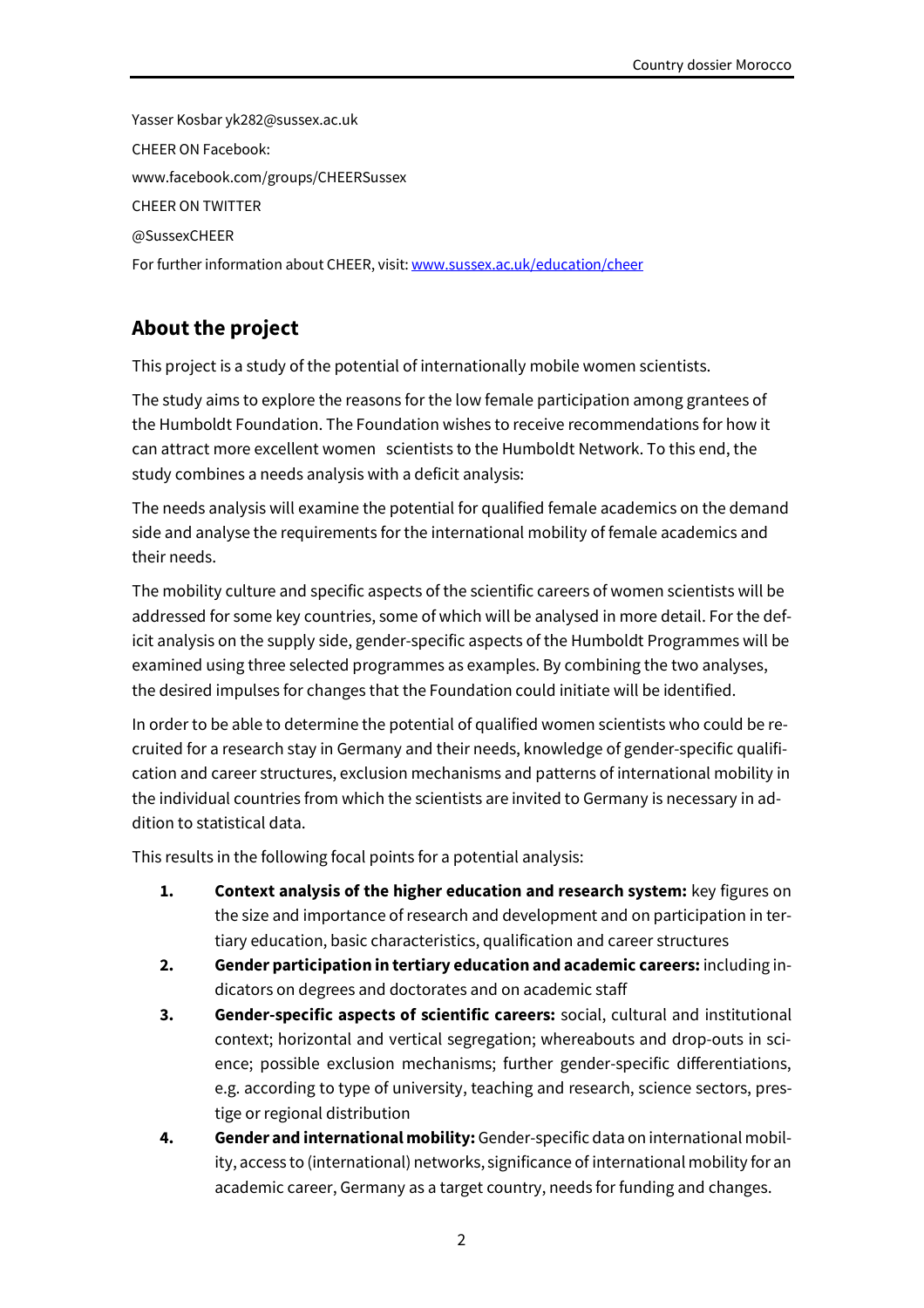Further intersectional categories, such as social background, ethnic origin or racialised characteristics, family situation or region are included, as far as they are relevant for the respective country and data are available.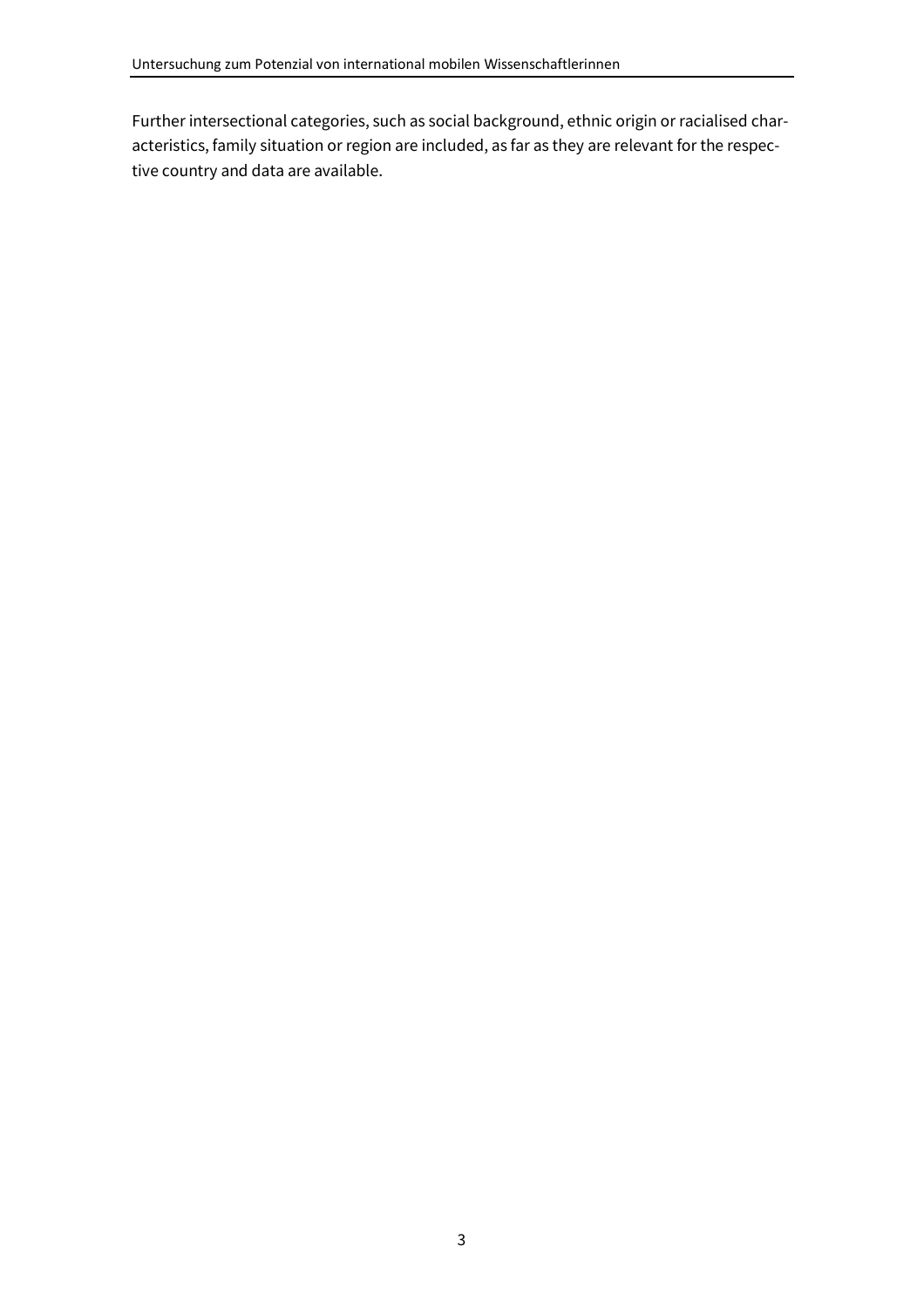# **1 Overview**

Morocco gained its independence from France (and from Spain) in 1956. The State religion is the Malachite branch of Sunni Islam. Classical Arabic and Tamazight (Berber) are the official languages. French is the second language of communication (Boutieri, 2012).

The latest population count neared 37 million in 2020 (UNFPA, 2020). Morocco is considered a young nation, with youth constituting the largest portion of its population. Morocco has the highest illiteracy rate in North Africa - 36.5 percent (females 47.6 percent and males 25.3 percent) in 2017.

# In terms of gender equality, Morocco ranked 144 globally out of 153 countries in the 2020 Global Gender Gap Index (World Economic Forum, WEF, 2021).

State feminism, which includes the government's official policy for the emancipation of women, developed in Morocco post-independence (Ennaji, 2016).

The 2009–2011 Governmental Agenda for Equality proposed equitable access for girls and boys to all domains, including education. The Moroccan Constitution (July 2011) highlights the notion of equality and an end to all forms of discrimination against women (e.g. article 19) (Worlds of Education, 2018).

The National Plan (ICRAM 1&2) is a multi-sectoral governmental plan on gender equality to support the implementation of the commitments expressed in the Government Policy Programme for the period between 2017 and 2021. The Plans provide a platform for mainstreaming women's rights across the Moroccan public sector.

Women in Morocco have legal autonomy in terms of mobility, marriage, and entering into contractual agreements either for employment or trade. Yet, gender inequality is evident in areas such as economic empowerment and political participation.

# Moroccan women's share in the labour market remains one of the lowest in the region.

The female labour force is reported as 23.4 percent and the male rate 74.9 percent; female part-time work is 47.14 percent compared with 11.85 percent for males. Agriculture remains the sector with the largest share of women employees (WEF, 2021: 285).

Early marriage and household caring responsibilities remain key obstacles facing women's transition to higher education. According to Article 20 of the family code (Moudawana), the legal age for marriage is 18 years for both men and women. However, a UNICEF report (2017) shows an increase in the rate of child marriage cases, and the proportion of registered marriages that involve minors has increased by family from 7.0 percent in 2004 to 11.5 per cent in 2013. The United Nations Population Fund suggest that the percentage increased to 14 percent in 2019 (UNFPA, 2020).

# Unemployment affects women more than men, with rates reaching 13.5 percent and 7.8 percent, respectively.

Unemployment is higher in urban areas than in rural regions, with 21.8 percent of women and 10.3 percent of men residing in cities unemployed (Hatim, 2020a). A gender gap in wages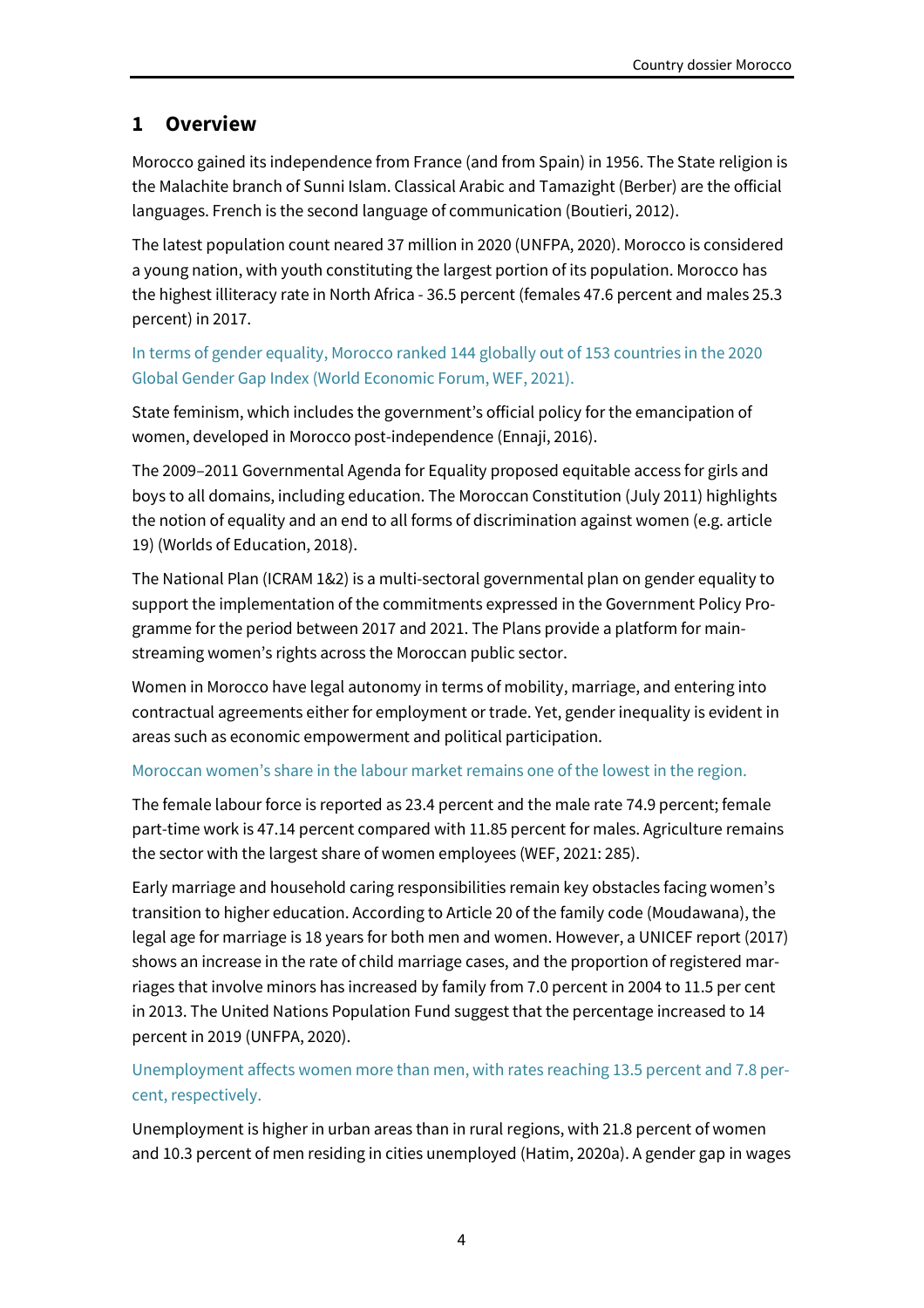is estimated, with Moroccan women earning \$3,295 per annum – one third of that earned by men \$12,471\$ (WEF, 2020).

Gender-based violence is a barrier to girls' and women's access to education, employment and mobility in Morocco. While the law criminalises sexual harassment in employment, intimate-partner violence and other forms of domestic violence are often overlooked by the law (UN Women, 2017).

# **2 Gender and education**

As with many emerging economies, the emphasis has traditionally been on getting more girls into primary and secondary education. Morocco ranks 116th globally in terms of equality in educational attainment (WEF, 2021). This signals a slight improvement from rank 117 in 2018 (WEF, 2018). Bozic (2018) identifies some factors that impede girls' education:

- a. Gender gap in literacy Between 2008 and 2012, 74 percent of women ages 15-24 were literate, compared to 88 percent of men.
- b. Girls' education is less accessible in rural areas Only 26 percent of girls in rural locations are enrolled in primary school, compared to 79 percent of boys.
- c. The language barrier –While the language of instruction at public schools is Arabic, many rural families only speak the Berber language.
- d. Cultural barriers still hold girls back A traditional patriarchal society places value on girls' roles in the home.

There are many obstacles to female education, including poverty, tradition, and patriarchy favouring investment in boys' education. There are also issues about resource allocation, and neglect of rural and human development (Auletto, 2017; Ennaji, 2018).

**Figure 1: Illiterate population aged 15 and older**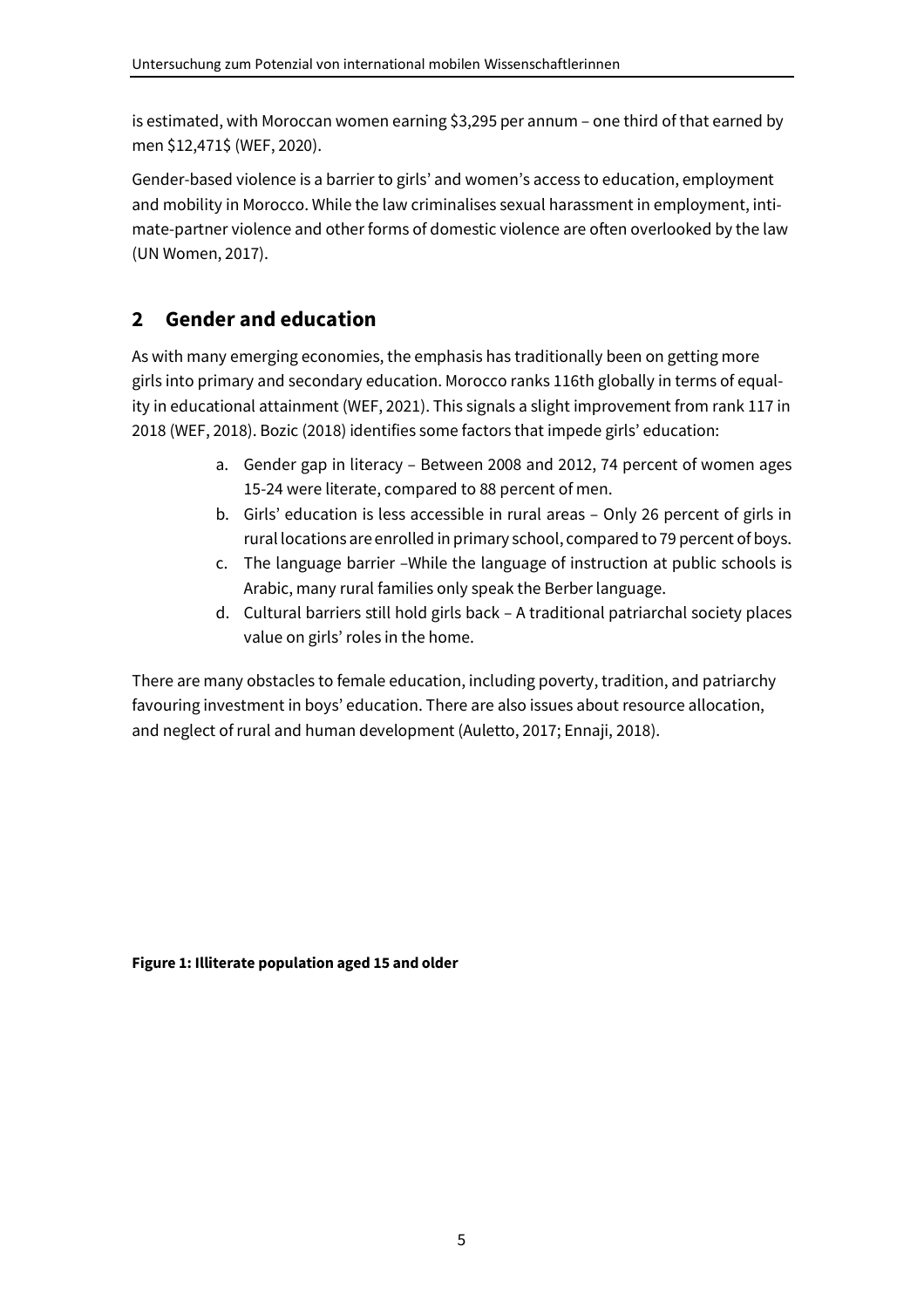

Source : UNESCO Institute for Statistics (UIS), n.d. 2020





Source: UNESCO Institute for Statistics (UIS) , n.d.





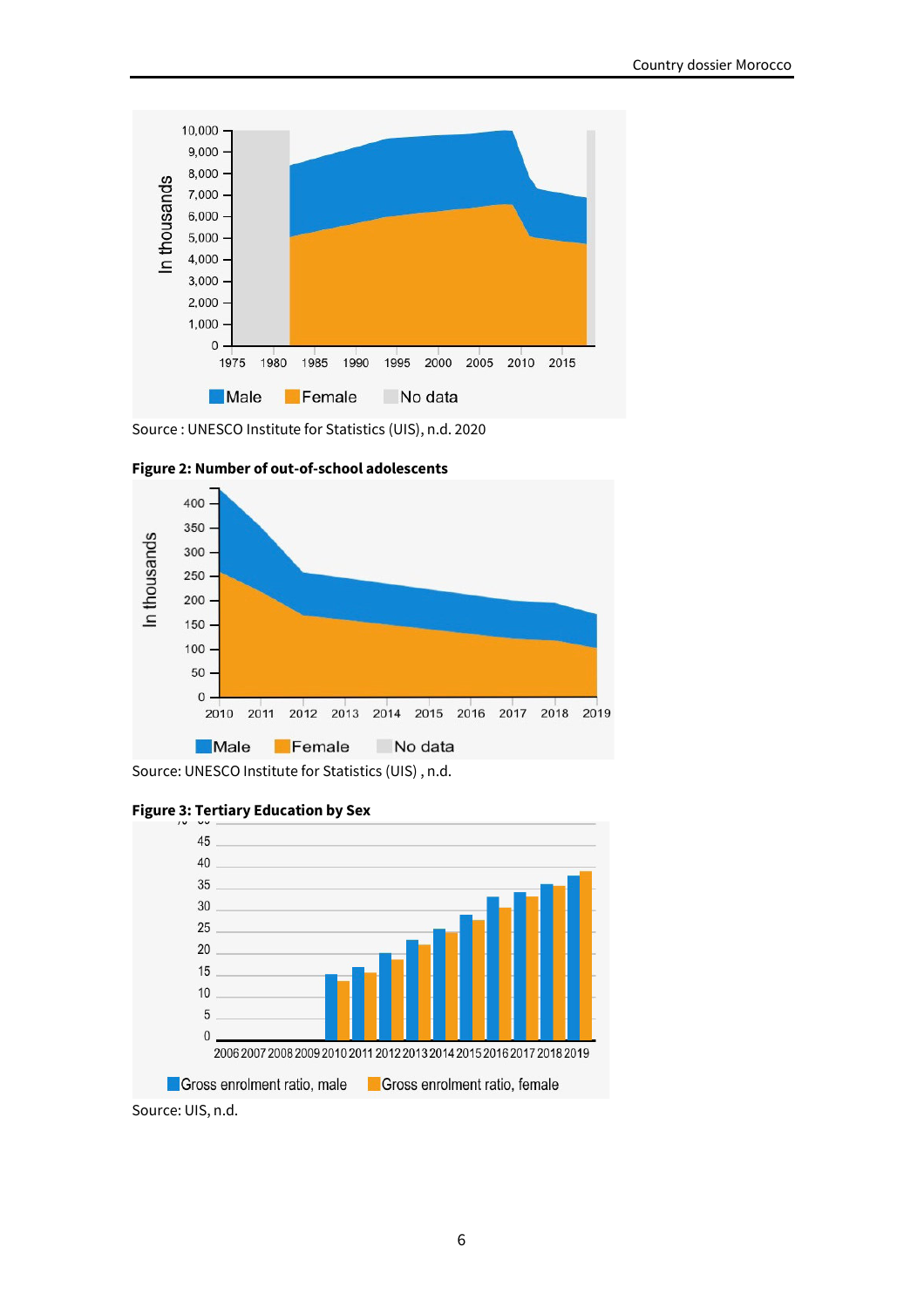# **2.1 Higher Education**

## State higher education is free for both nationals and foreigners.

All holders of the baccalaureate have the right to a place at university, and grants are awarded to students in need. Higher education in Morocco is the responsibility of the State based on the LMD (Licence/Bachelor's, Master's, Doctorate) degree structure (Buckner, 2011). Prior to the 20th century, the higher education system was mainly religious and based around the Al Quaraouyine University in Fez, one of the world's oldest universities, founded in the year 859 by a woman – Fatima bint Muhammad Al-Fihriya Al-Qurashiya – and the Ben Youssef University in Marrakech.

Post-colonial investment in higher education grew from 1957, when the state reorganised the two institutes of higher education in science and the arts in the capital, Rabat, to create the Mohammed V University. This was followed by the development of universities in Fez, Tetouan, Kenitra, Tangiers, and Casablanca. With the merger of universities from September 2015, Morocco now has 12 public universities, 5 institutes of scientific research (Instituts de Recherche Scientifique), and 31 Cités et Internats Universitaires.

## Student numbers in Morocco have almost trebled over the past eight years

The student population increased from 308,000 in 2009-10 to 822,000 in 2017-18 (Grove, 2018). The latest count of students enrolled in higher education reached 913,713 in the academic year 2018-19. The public sector enrols over 93 percent of the total number of students (Bougroum & Ibourk, 2011).

The gross enrolment ratio in tertiary education (this includes all education for people above school age, including college, university, and vocational courses) in Morocco is still under 40 percent. While there is gender parity in terms of access, the total enrolment ratio remains relatively low compared to other countries globally.

The rural areas have no institutions of higher education. However, e-learning is being rapidly developed in Morocco (Bouroumi & Fajr, 2014; Riyami et al, 2017). This has been especially important in the context of the 2020 global pandemic (Sawahel, 2020a).

Strategies to reform higher education post-2011 focus on links with the labour market and internationalisation (Cohen, 2014). Quality, governance (Ayad et al, 2020), and student retention (Mansouri & El Amine Moumine, 2017) are challenges. Public universities are facing a large influx of students accompanied by shortages in infrastructure, funding, equipment, and human resources (El Kirat El Allame, 2019).

# No Moroccan university appeared in the Shanghai 2020 Academic Ranking of World Universities (ARWU).

The ARWU ranking includes the top 1,000 universities in the world. In September 2019, the Times Higher Education included four Moroccan universities in its World University Rankings 2020. However, none of them were in the top 500 on the 1,400-institution list. Sidi Mohamed Ben Abdellah University in Fez ranked first on the national level. Internationally, however, the university ranked in the 601-800 section.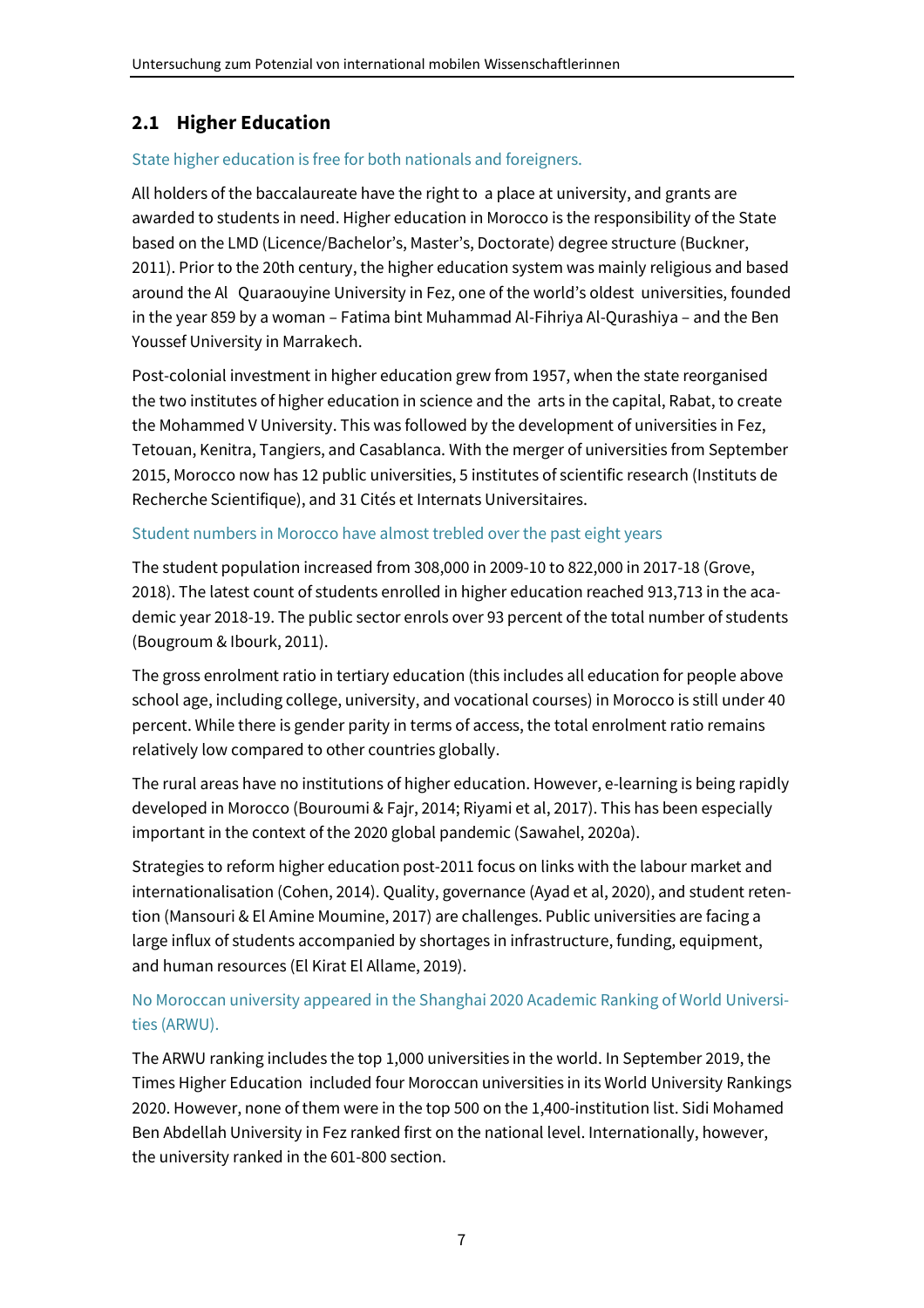Morocco followed a programme of Arabisation post-independence, and the language issue continues to cause controversy. One of the nation's senior university leaders – Wail Benjelloun, a former head of Morocco's Conference of University Presidents and current leader of the Mediterranean Universities Union, which represents 84 universities across 21 Mediterranean countries – has argued that Morocco's seemingly intractable graduate unemployment problem could be eased if fewer university courses were taught in Arabic.

In an interview with Times Higher Education at its Emerging Economies Summit in Rabat in 2018 (Grove, 2018), he said wanted to see more non-science courses taught in French, Spanish and English, reflecting the country's proximity to Europe.

Others have questioned whether too many students are taking humanities and social science degrees taught primarily in Arabic, with 75 percent of undergraduates enrolled on such courses. In contrast, only 22 percent of students take science subjects, which are taught in French – a language spoken fluently by only about 15 percent of Morocco's 37 million citizens (Grove, 2018).

#### Graduate unemployment is a serious challenge.

In the post-independence era, university graduates were guaranteed prestigious public sector positions (Buckner, 2018). In 2015, 24.4 percent of graduates were unemployed, compared with just 6 percent. in 1984, while the current national unemployment rate is about 10 per cent – prompting some to ask whether Morocco's labour market can support so many graduates (Grove, 2018).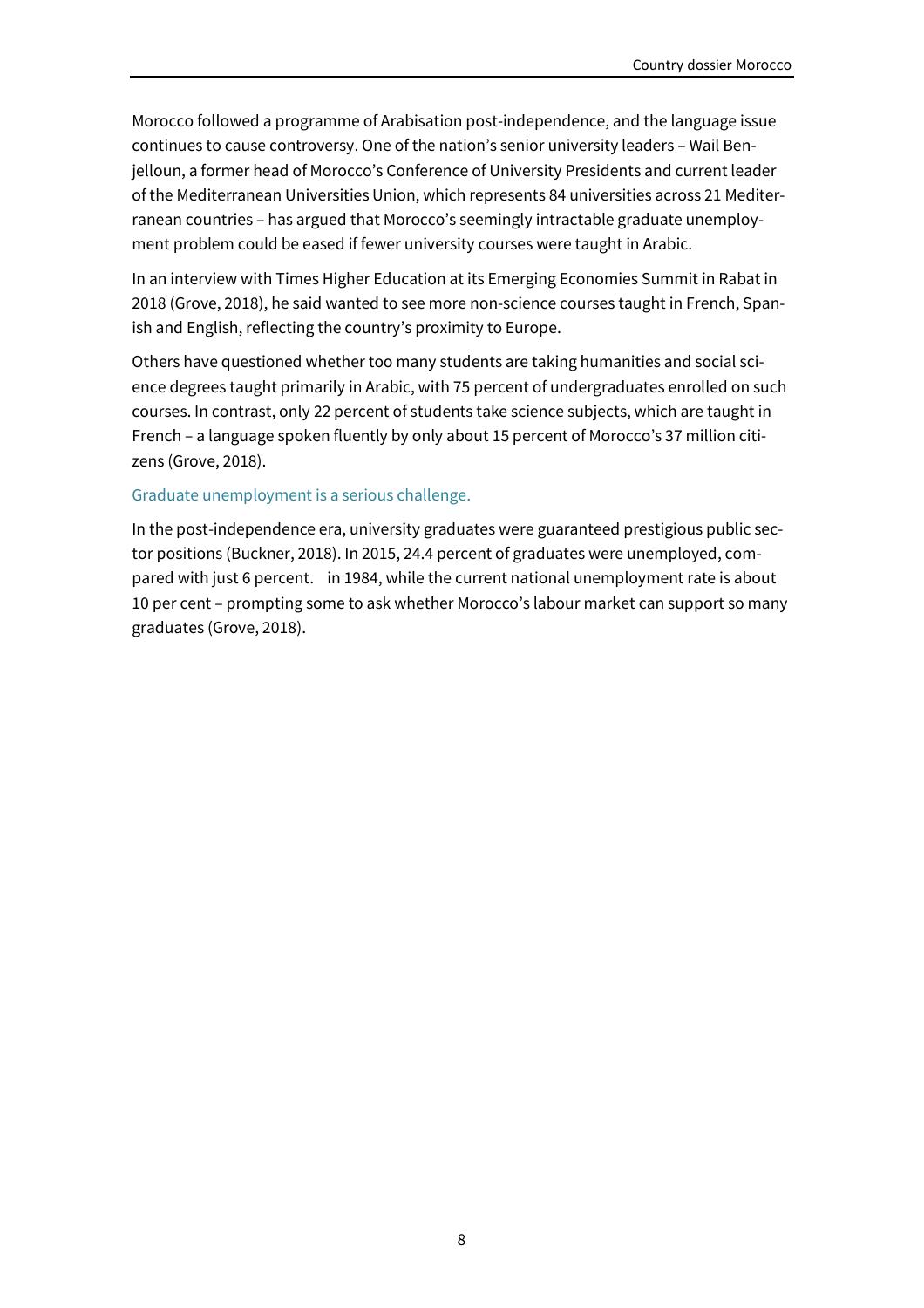|       |  | Table 1: Numbers of newly enrolled students in public universities by academic year and disci- |  |  |
|-------|--|------------------------------------------------------------------------------------------------|--|--|
| pline |  |                                                                                                |  |  |

| <b>Discipline</b>                   | 2017-2018    |          | 2018-2019    |         | Increase %   |          |
|-------------------------------------|--------------|----------|--------------|---------|--------------|----------|
|                                     | <b>Total</b> | Women    | <b>Total</b> | Women   | <b>Total</b> | Women    |
| Legal, Economic and Social Sciences | 110 505      | 53 062   | 124 381      | 61 298  | 12.56        | 15.52    |
| Human Sciences                      | 50750        | 26 209   | 56 515       | 30 089  | 11.36        | 14.80    |
| Sciences                            | 26917        | 13 345   | 31548        | 15 936  | 17.20        | 19.42    |
| <b>Total (Open access)</b>          | 188 172      | 92 616   | 212 444      | 107 323 | 12.90        | 15.88    |
| Science and technology              | 7 0 0 5      | 3949     | 8415         | 5 1 0 8 | 20.13        | 29.35    |
| Medicine                            | 2 3 6 4      | 1 3 5 4  | 2655         | 1556    | 12.31        | 14.92    |
| <b>Dentistry Medicine</b>           | 107          | 84       | 281          | 155     | 162.62       | 84.52    |
| Engineering                         | 254          | 152      | 3 3 6 2      | 1621    | 1223.62      | 966.45   |
| Business and management             | 2531         | 1 1 9 9  | 3 2 6 8      | 1957    | 29.12        | 63.22    |
| Technology                          | 2842         | 1694     | 7510         | 4 142   | 164.25       | 144.51   |
| Education                           | 6 3 4 4      | 3361     | 1943         | 1402    | $-69.37$     | $-58.29$ |
| Paramedical (nursing)               | 730          | 536      | 134          | 106     | $-81.64$     | $-80.22$ |
| Sports Sciences                     | 83           | 68       | 140          | 47      | 68.67        | $-30.88$ |
| <b>Total (Regulated access)</b>     | 22 260       | 12 3 9 7 | 27708        | 16 094  | 24.47        | 29.82    |
| <b>Total</b>                        | 210 432      | 105 013  | 240 152      | 123 417 | 14.12        | 17.53    |

Source: Ministry of National Education, Vocational Training, Higher Education and Scientific Research, 2018-2019

| Table 2: Total number of student s in public universities for academic year 2018/2019 |  |  |
|---------------------------------------------------------------------------------------|--|--|
|                                                                                       |  |  |

| Level of study/<br><b>Discipline</b> | <b>Bachelor</b> | Master  | <b>Doctorate</b> | <b>Total</b> | Women   | Women's<br>Share % |
|--------------------------------------|-----------------|---------|------------------|--------------|---------|--------------------|
| Open access                          |                 |         |                  |              |         |                    |
| (social sci-                         | 701 134         | 36 639  | 26 5 5 9         | 764 332      | 371412  | 48.5%              |
| ences)                               |                 |         |                  |              |         |                    |
| Regulated ac-                        |                 |         |                  |              |         |                    |
| cess                                 | 93784           | 7967    | 9922             | 111 673      | 60896   | 54%                |
| (sciences)                           |                 |         |                  |              |         |                    |
|                                      |                 |         |                  |              |         |                    |
| Total                                | 794 918         | 44 60 6 | 36481            | 876 005      | 432 308 | 49%                |

Source: Ministry of National Education, Vocational Education, Higher Education and Scientific Research, 2018-2019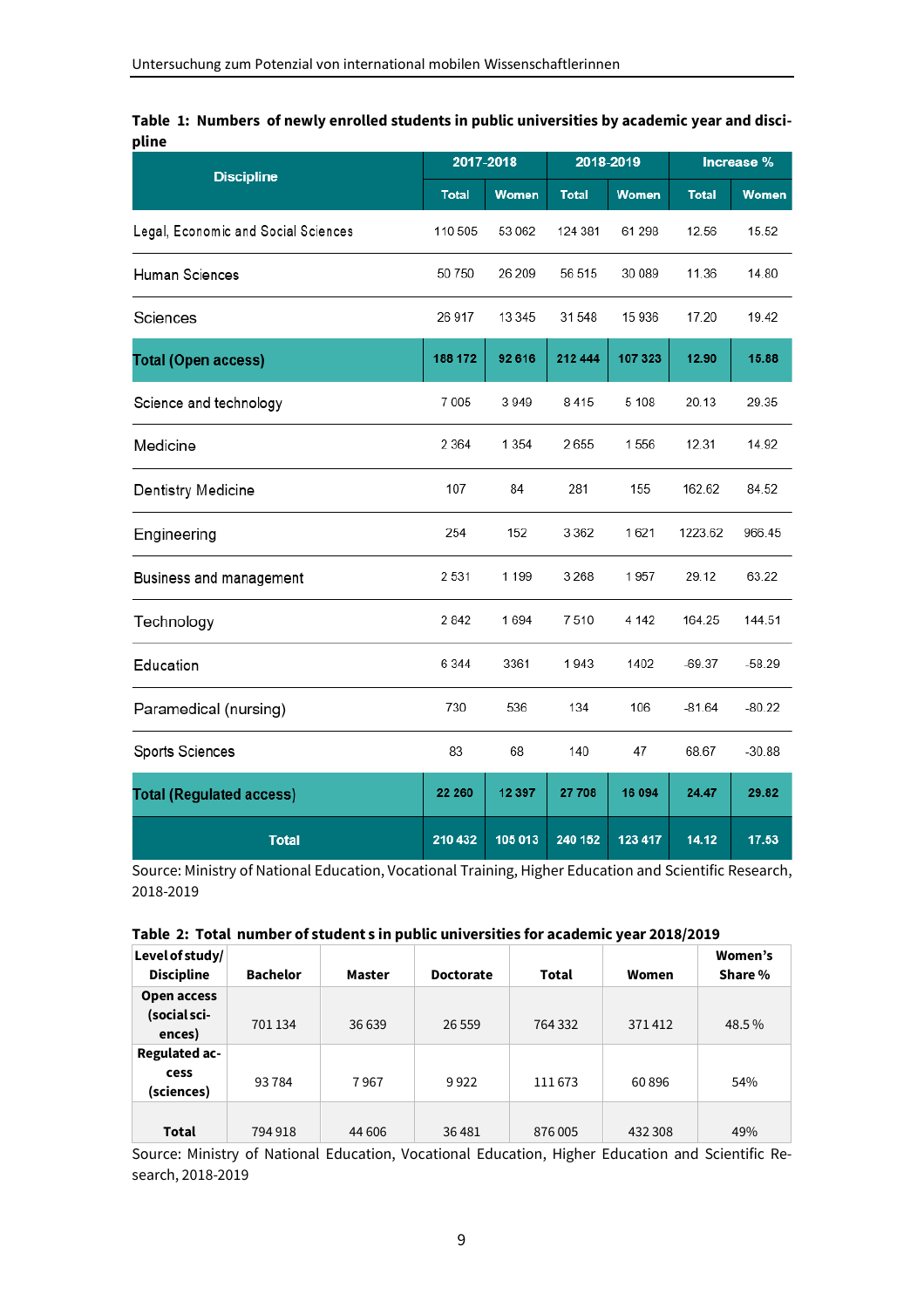# **2.2 Private higher education**

In 1993, a privately-run public university, the Al Akhawyin University, was established based on an American model, with English as the language of instruction. The regulatory framework for private institutions was passed in 2011, and by 2014, five private universities had opened in major cities – Rabat, Casablanca, Marrakech, and Agadir – with two others receiving Ministry approval (Buckner, 2018). In 2015, Morocco's Ministry of National Education, Vocational Training, Higher Education and Scientific Research recognised the degrees of eight private universities.

As with many emerging economies, demand for higher education often outstrips supply, and those with material advantages are able to buy access to private providers.

**Morocco is a class- bound society, with an elite who are able to afford private education and international universities (Errazzouki, 2014).** 

| <b>Discipline</b>              | <b>Total</b> | Women   | <b>Women's Share</b><br>% |
|--------------------------------|--------------|---------|---------------------------|
| <b>Business and Management</b> | 23 3 22      | 11 192  | 47%                       |
| <b>Medicine and Health</b>     | 6875         | 4615    | 67%                       |
| <b>Science and Technology</b>  | 19087        | 7289    | 38%                       |
| <b>Total</b>                   | 49 2 84      | 23 0 96 | 46%                       |

**Table 3: Total number of students in private universi ies for academic year 2018/2019** 

Source : Ministry of National Education, Vocational Training, Higher Education and Scientific Research, 2018-2019

# **2.3 Research Capacity**

A concern for Moroccan higher education is the need to build research capacity. Cohen (2014) suggested that state investment in higher education during a period of nationalism and modernisation provided the material resources and cultural and ideological impetus for critical academic research and analysis.

After a peak attained in 2000, the output of Moroccan researchers stagnated or even declined (Medina, 2015). One explanation is the lack of partnerships for knowledge creation.

Rhassate et al (2018) suggested that there is a lack of communication and collaboration between universities in neighbouring countries or sometimes between the universities of the same country. Morocco and Tunisia have recently unveiled a US\$2.16 million plan to set up joint laboratories, enhance networking between universities in the two countries, mutually recognise degrees aimed at enhancing student and academic mobility and encourage doctoral theses emanating from joint supervision by the partner institutions (Sawahel, 2020b). **Figure 4: Researchers by sector of employment in FTE**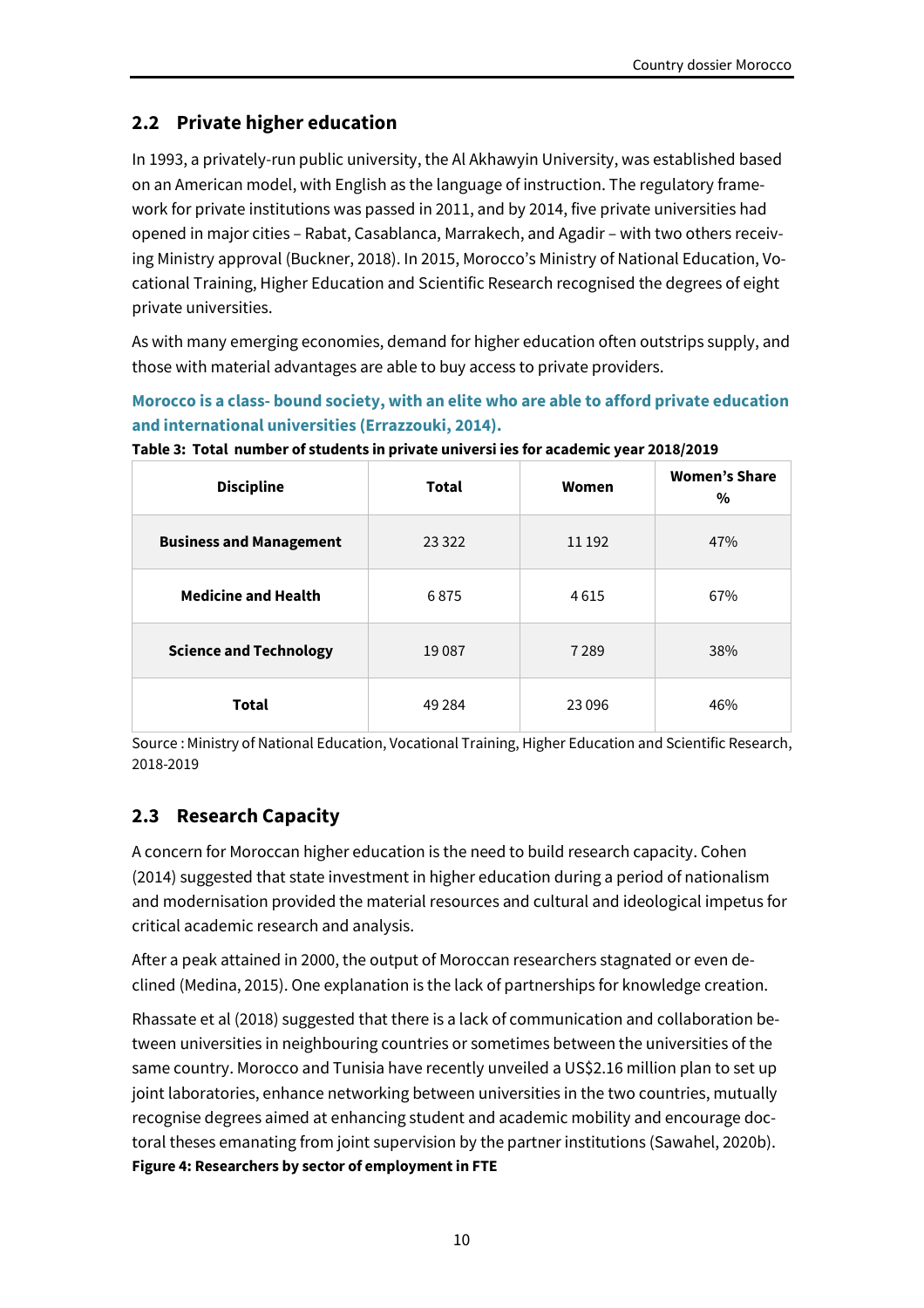









■% Headcounts - Full-time equivalents Source 4,5,6: UNESCO Institute for Statistics (UIS) 2020

- FTE: Full-time equivalent
- HC: Headcount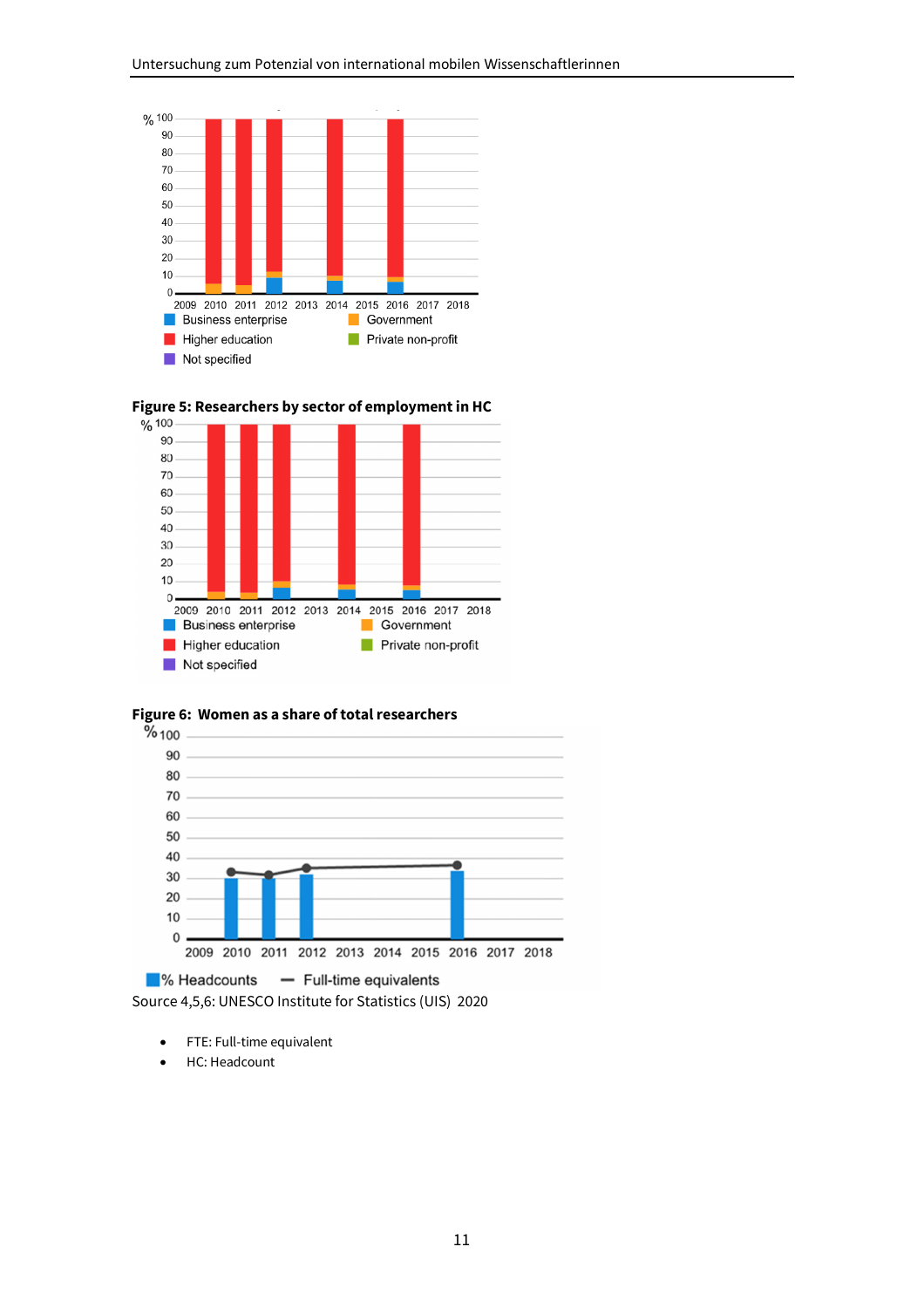## **Table 4: Research and Development Inputs<sup>1</sup>**

| <b>Research and Development Inputs</b>                 | <b>Value</b> |
|--------------------------------------------------------|--------------|
|                                                        |              |
| GERD (% of GDP)                                        | 15.9         |
| GERD per researcher (constant '000 PPP\$)              | 13.5         |
| Researchers per thousand labour force (HC)             | 19.9         |
| Graduates from STEM programmes, tertiary (%)           | 21.3         |
| High-technology net imports (% of total trade)         | 25.5         |
| <b>Inputs of Innovation in Production</b>              | 22.8         |
|                                                        |              |
| GERD performed by business enterprises (% of GDP)      | 5.6          |
| GERD financed by business enterprises (%)              | 38.2         |
| Researchers (HC) in business enterprise (%)            | 7.3          |
| FDI and technology transfer                            | 62.5         |
| Outputs of Innovation in Production                    | 26.3         |
| Intellectual property receipts (% of total trade)      | 4.3          |
|                                                        |              |
| Industrial design applications (per billion PPP\$ GDP) | 69.2         |
| Production process sophistication                      | 36.1         |
| Extent of marketing                                    | 62.5         |

<sup>1</sup> The data do not stem from UIS or OECD statistics but rather from the Global Knowledge Index and are not comparable with data from other countries.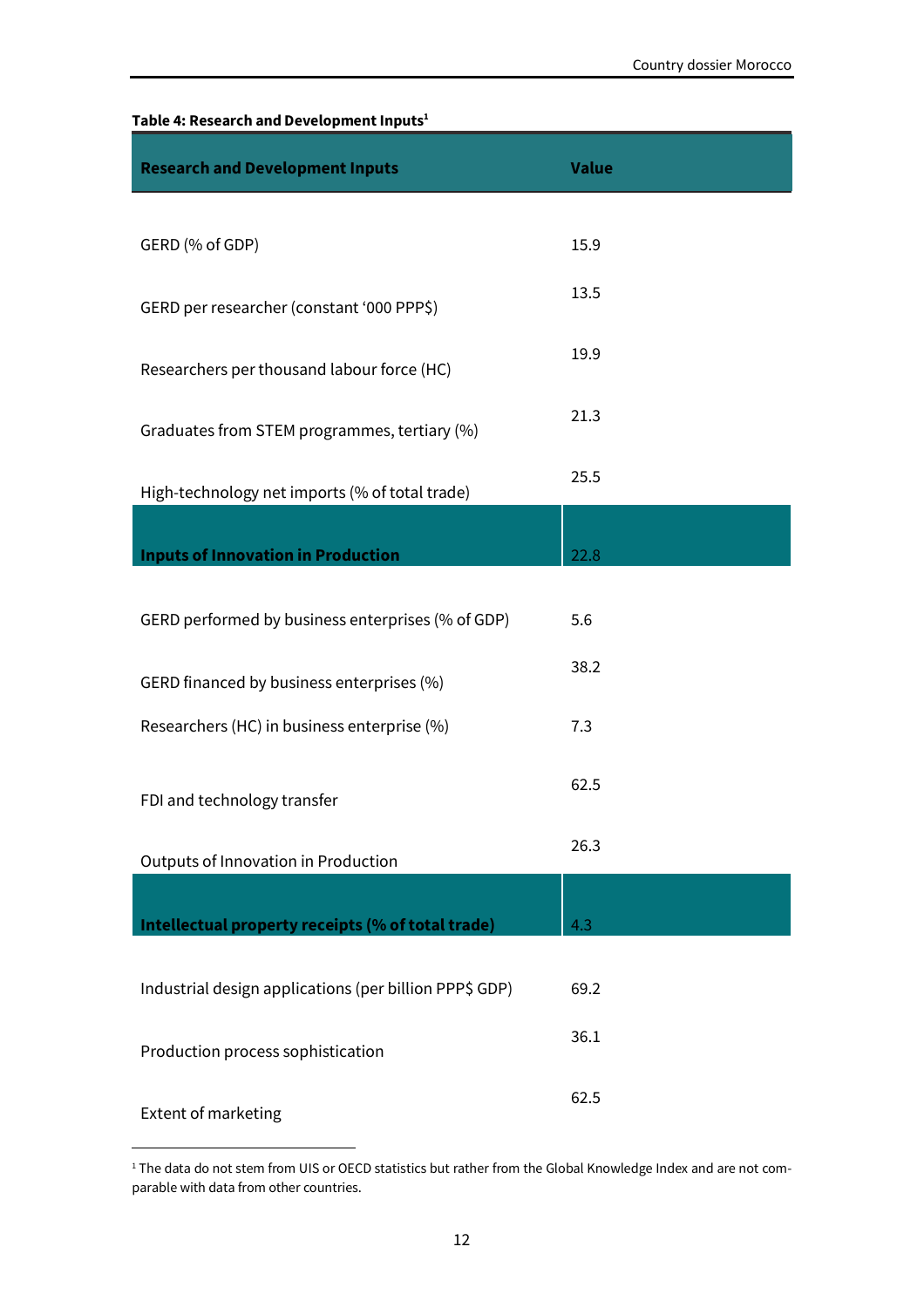Source: Global Knowledge Index 2019

# **2.4 Women's Academic Careers**

#### More girls are now passing the baccalaureate than are boys.

More young women are enrolled in higher education (at the Bachelor's degree level) than young men. However, the number of women enrolled in Masters' and doctoral courses is far lower. For example, while there were 402 men registered at PhD level in the field of economic law and social sciences in the academic year 2017–2018, there were only 160 women. No comprehensive study has been conducted to understand the reasons why female graduates are discouraged from pursuing doctoral studies (Boutkhil, 2020).

While there has been an increase in women's enrolment in STEM subjects as students, this increase has not been translated into progress in academic careers (Bettachy et al, 2009, 2015). However, there have been some notable Moroccan women scientists, including Merieme Chadid, the astronomer who was awarded the Arab Woman of the Year title in 2015 (Abdessalam Zerbaoui, 2020).

The SHEMERA (2014) report stated that the research population is also male-dominated. In 2010, just 32 percent of all researchers in higher education were women, and this meant a decrease compared with 2004, when women accounted for 35 percent of researchers.

#### Women are also under-represented in academia and leadership.

As Figure 6 demonstrates, women still constitute less than 40 percent of researchers. Currently, out of more than 20 universities in Morocco, only two are governed by women: the Université Hassan Premier Settat is headed by Khadija Essafi, and the Université Hassan II Casablanca is headed by Aawatef Hayar (Llorent-Bedmar et al, 2017; Hallward & Stewart, 2018).

A recent study called upon the government to align strategies towards gender equality at all levels of higher education management (Boutkhil, 2020).

Boutkhil (2020) further recommended the introduction of a mandatory quota system in university governing bodies, the formation of the university's general budget in a gender-sensitive manner, the creation of safe campuses for women, and the establishment of a national coalition of women in academia in Morocco.

The issue of safe campuses – e.g. lighting, security arrangements etc. – is fundamental in challenging gender-based violence and is often an essential part of gender mainstreaming activities.

Boutkhil's study raises questions about whether the increasing number of women in higher education – and those who enter academia – have robust longer- term career opportunities. The study indicated that Moroccan universities lack female representation at all levels. The study added that the low proportion of entry-level assistant professor positions, which is a mere 21.36 percent of faculty members nationwide, highlights the unequal consideration that female applicants receive from hiring committees. Boutkhil (2020) also reported that female faculty members were rarely called on to lead thesis defence juries or to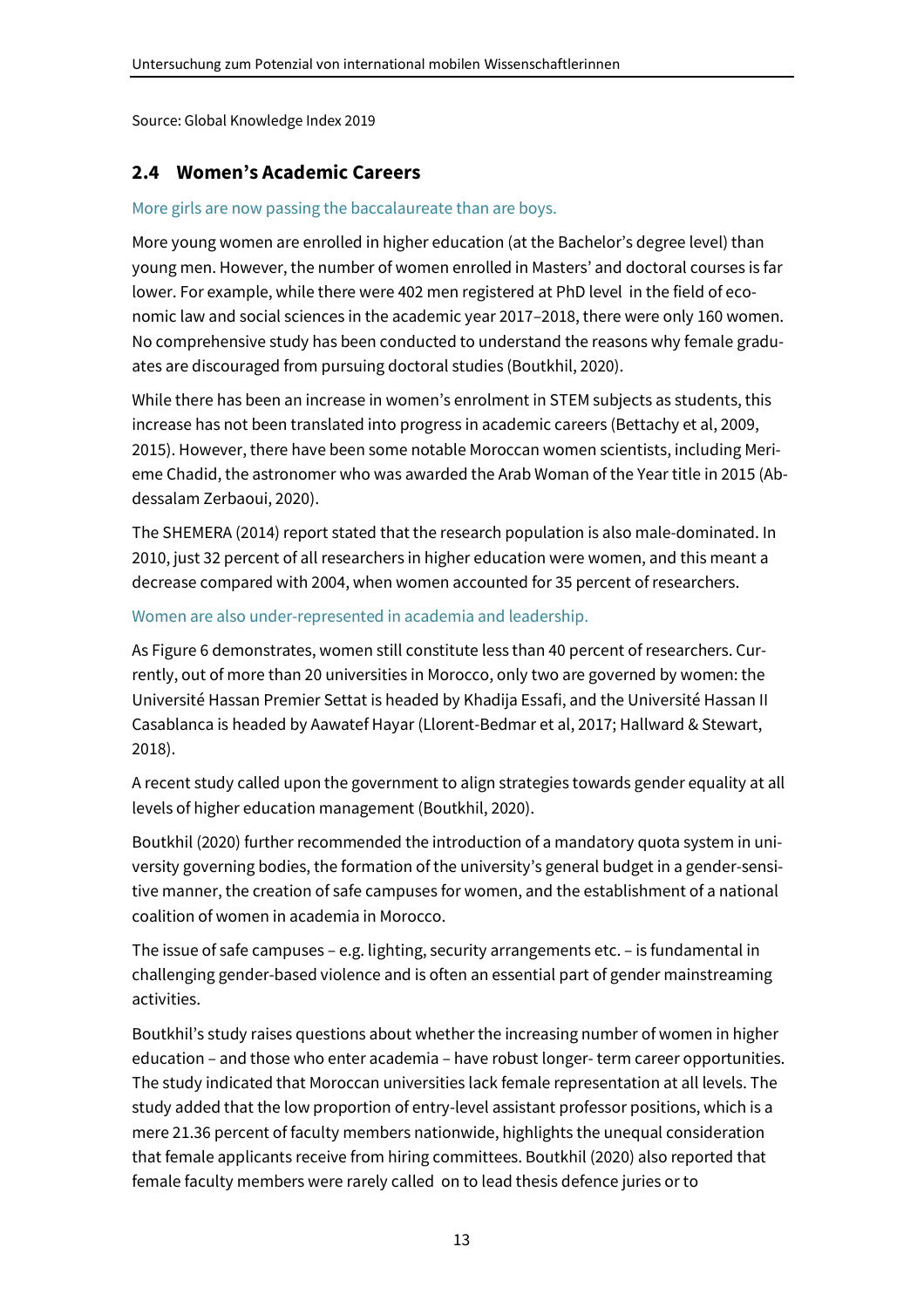appointment commissions, and are not elected as members of their institutions' scientific committees (see also Sawahel, 2020c).

#### Higher education has a serious gender gap in academic staffing.

In an effort to highlight and challenge the injustices faced by female faculty members in Morocco, a group of academics created the Association of Women University Professors in 2016 at Université Mohammed Premier in Oujda. The Association's objective is to promote the contribution that female faculty make to academia and to seek greater representation of women in university decision-making positions (Boutkhil, 2020).

**Table 5: Number of academics by grade for year 2018/2019**  Grade **Total** Total Women

| Grade                                                               | Total   | Women | <b>Women's Share</b><br>$\%$ |
|---------------------------------------------------------------------|---------|-------|------------------------------|
| Professor (Professeur de<br>l'Enseignement<br><b>Supérieur PES)</b> | 6580    | 1427  | 21%                          |
| Lecturer (Professeur Habilité<br>PH)                                | 2487    | 649   | 26%                          |
| (Associate Professor) Profes-<br>seur Agrégé (Pag)                  | 236     | 92    | 38%                          |
| (Assistant Professor) Profes-<br>seur Assistant (PA)                | 4 3 9 9 | 1377  | 31%                          |

Source: Ministry of National Education, Vocational Training, Higher Education and Scientific Research 2018-2019

# **3 Internationalisation in Higher Education**

Since the 1990s, Morocco has introduced a wave of reforms aimed at aligning Moroccan higher education to the European degree structure (Buckner, 2018), with a view to becoming a partner in the European Higher Education Area (EHEA) (Kohstall, 2015).

Morocco has opened itself up internationally, particularly to the EU, via a range of strategies:

- **1. The adoption of the LMD system** in 2003, and the process underway to establish the ECTS system, aligns the higher education curricula with European models and permits the mobility of qualifications and labour cross-nationally.
- **2. The establishment of a quality assurance** system to international standards
- **3. The involvement of universities** throughout the world in calls for international projects launched by Morocco
- **4. The active involvement of universities** in the Tempus, Erasmus Mundus and Erasmus+ cooperation programmes
- **5. The merger of universities** with a view to creating poles of excellence in teaching and research and pooling resources in order to develop scientific output and consequently ensure greater visibility internationally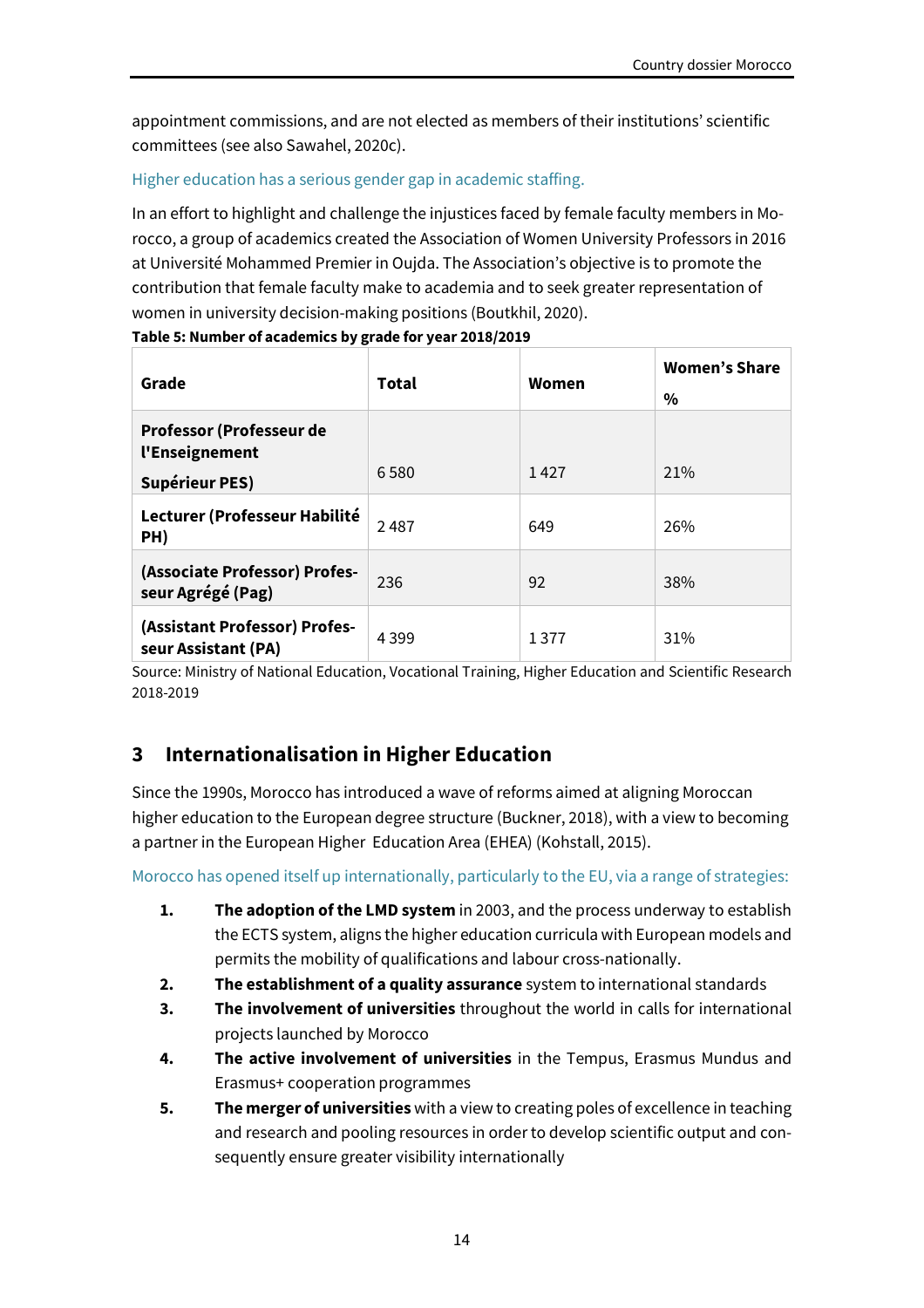- **6. The consolidation and development** of the international component of the Moroccan higher education system through the creation of international outwardlooking universities and institutions such as the Al Akhawayn University in Ifrane, the Rabat International University, the Fèz Euro-Mediterranean University, the Mohammed VI Polytechnic University at Benguérir, the International INSA, the Central School of Casablanca, the IUT International and the Mediterranean Logistics and Transport Institute in Tétouan, the Higher Institute for Lifelong Learning
- **7. The creation of renowned higher education institutions** in the context of international cooperation, including:
	- The Central School of Casablanca
	- International INSA at Fèz
	- The International IUT at Oujda
	- The Tangier-Tétouan Mediterranean
	- Institute for Logistics and Transport
	- The School of Architecture at the International University of Rabat
	- The Higher Institute for Lifelong Learning

# Morocco is the first French-speaking African country to welcome African students, and the second overall after South Africa.

More than 75 percent of students come from sub-Saharan African countries, and there were more than 12,000 sub-Saharan students enrolled at Moroccan universities in the year 2019- 2020, from 47 different African countries (Abdellatif, 2020). Foreign students are almost all Moroccan government grant holders. More than 30 percent of students are following a Master's or doctoral course. The pathways of excellence (Medicine, Engineering, Business and Management, Sciences) account for half of this figure. Like their Moroccan counterparts, these students benefit from free education and university welfare services.

Moroccan students participate in a range of short or long-term courses overseas. These are organised by the Ministry in the context of partnerships with other countries or international bodies, or organised in the context of partnerships between Moroccan universities and international universities or bodies. Through the former Tempus and current Erasmus+ programmes, a significant proportion of academic staff have been able to participate in activities alongside their European counterparts. However, there is a growing trend now of travelling to the Americas and Asia.

# **3.1 Patterns of Mobility**

The total number of outbound internationally mobile students in 2019 was 52,500 (UNESCO Institute for Statistics, UIS, n.d.).

## France hosts the highest share of Moroccan students abroad, with 28,431 students studying there.

Germany comes in at the third place, with 3,789 Moroccan students. Of the challenges facing the internationalisation of higher education in Morocco, the language issue is prominent. Until recently, the debate concerned the language of instruction of sciences. The Arabisation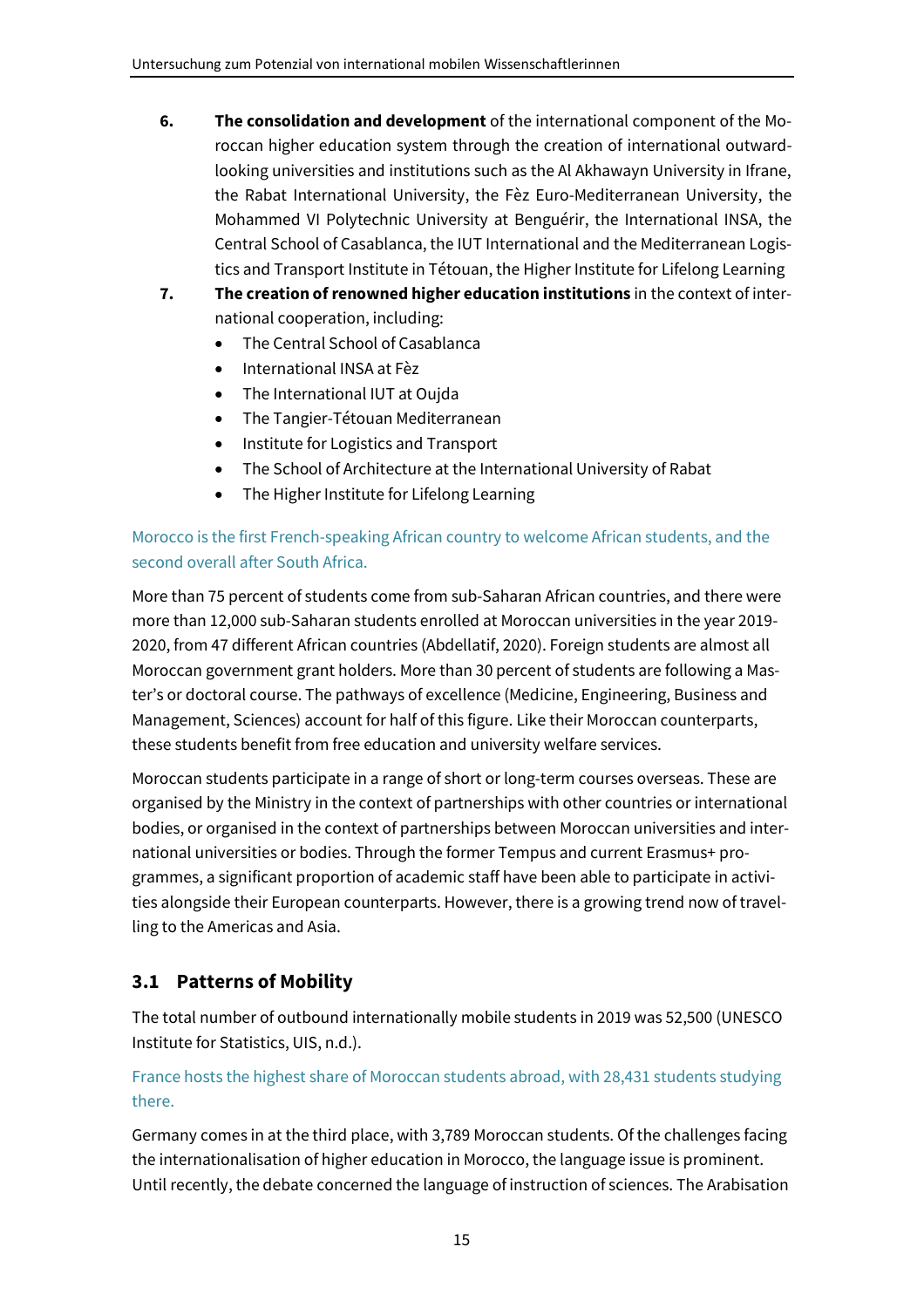process involved the adoption of Modern Standard Arabic as the language of instruction instead of French. It has been argued that the fact of not generalising Arabisation to higher education has created a divide between pre-secondary education and higher education, and put a heavy burden on the latter.

In France, where Moroccan students account for over 40 percent of international students, there was a 17 percent increase between 2011-2016 and 2016-2017. The numbers of Moroccan students enrolled at UK universities increased by 13 percent between the 2014/15 and 2017/18 school years (Morocco World News, 2019). A large majority are studying business – the most common field of study for international students to pursue.

## Questions have been posed about how gender relates to opportunities and experiences of internationalisation (Morley et al, 2019, 2020).

Mobility is seen as vital in an academic's career because it provides scholars with opportunities for interaction with other scholars internationally and for further professional development. Opportunities for outward mobility can be highly gendered – especially in Africa (Prozesky & Beaudry, 2019). Internationalisation makes visible the patriarchal premium (Bhandari, 2017; Jöns, 2011; Matus & Talburt, 2009; Myers & Griffin, 2018; Rosner, 2015). Leemann (2010) suggested that mobility is viewed not as a social experience whose value is neutral, but as something that has value precisely because it can be drawn into fields of asymmetrical gendered relations.

#### **Opportunities for outward mobility can be highly gendered – especially in Africa**

She argued that women academics are less geographically mobile than their male counterparts, and that greater geographic immobility can put women at a disadvantage with regard to tenure.

#### There have been a number of transnational initiatives.

For example, the UK's Coventry University has recently opened a branch campus in Morocco. This has been facilitated via the UK-Morocco Higher Education Commission, which aims to strengthen strategic partnerships between the Moroccan and British education sectors, particularly in the areas of student mobility and internationalisation, research and innovation, quality assurance and governance, reform in teaching methods and the use of science and technology.

The Moroccan campus will provide programmes in teacher training, business, and science and technology. The institutions will also explore opportunities for joint research and teaching as well as mobility for staff and students between the new site and Coventry's UK campuses (Bothwell, 2020).

Other UK modern universities also have a presence in Morocco, including Cardiff Metropolitan University (CMU), which offers undergraduate and postgraduate degrees at SIST in Casablanca, Rabat and Tangier. No data are available on gendered participation patterns. The Institute for Higher Studies in Social Communications (IHECS) in Brussels, Belgium, has signed partnerships with a number of Moroccan higher education institutions, including the International University of Rabat (UIR) (Hatim, 2020b).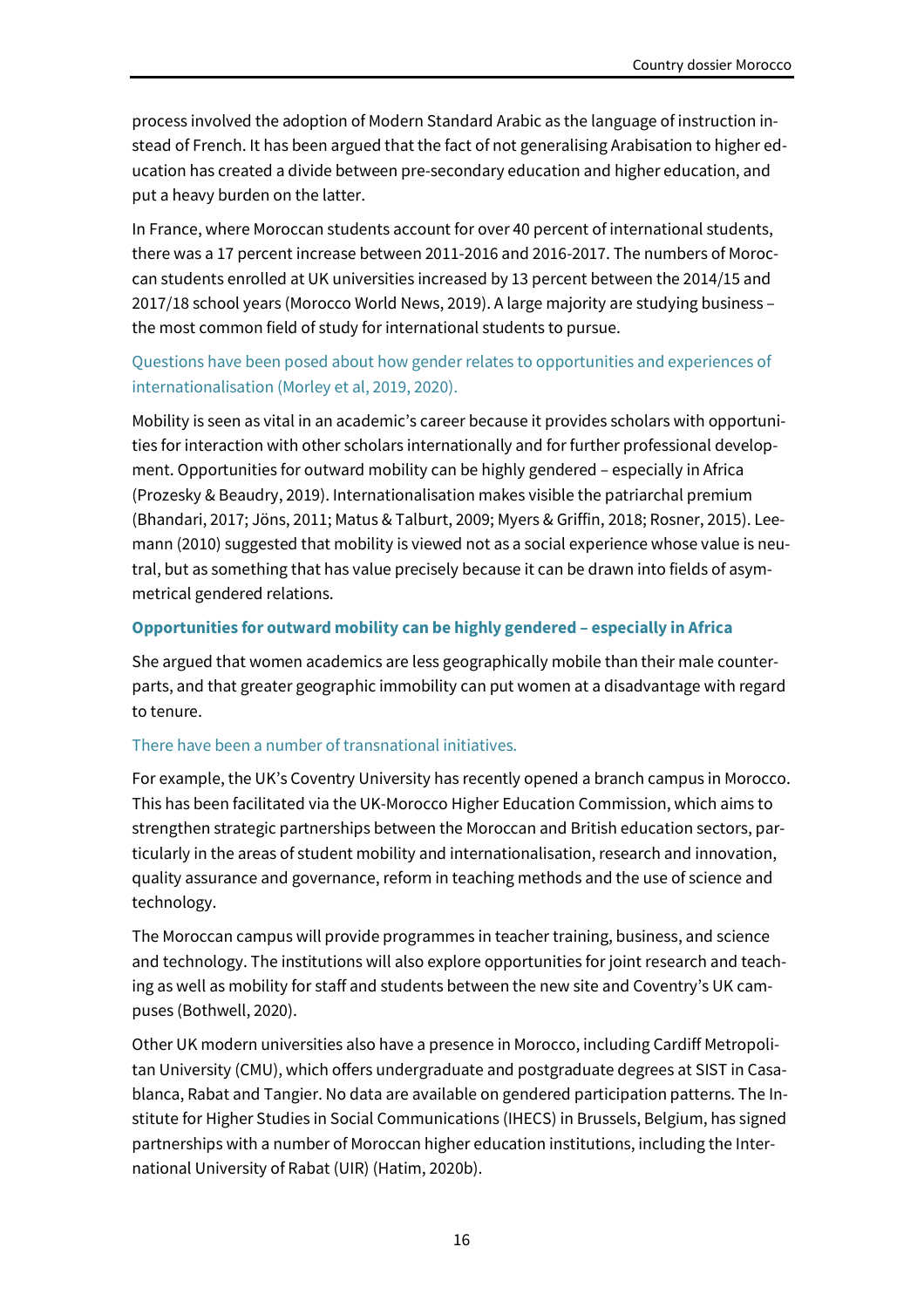The partnership will allow the exchange of students, teachers, and educational materials between the UIR and IHECS. It also provides for the organisation of joint research projects, conferences, and seminars on several subjects and disciplines.

# **4 Key findings**

#### **4.1 Study Limitations**

#### Gender and Research

Available statistical data on Moroccan higher education in general are patchy and uneven, e.g. on attainment or international mobility. Gender is frequently absent from research studies and reports on Moroccan higher education. Some key documents on higher education exclude any consideration of gender (e.g. European Commission, 2017); and gender is not a variable in studies on student retention (Mansouri & El Amine Moumine, 2017)

As with many middle-income emerging economies, gender has traditionally been the focus for school-based education, rather than higher education. While this is slowly changing, there is a noticeable lack of scholarly attention to the topic in research studies.

## Intersectionality

It is rare for studies to intersect gender with other structures of inequality, e.g. social class. Hence, research, when it does include consideration of women and higher education, tends to focus on elite communities. Or, rural communities are mentioned as a homogenous andoften Orientalised bloc.

# Changing Landscape

The higher education landscape is changing rapidly in Morocco, e.g. the rise of private higher education. Different reports and studies offer different statistics e.g. higher education enrolment figures. Higher education reform and expansion means that the number of universities - especially from the private sector-is growing more rapidly than can be recorded.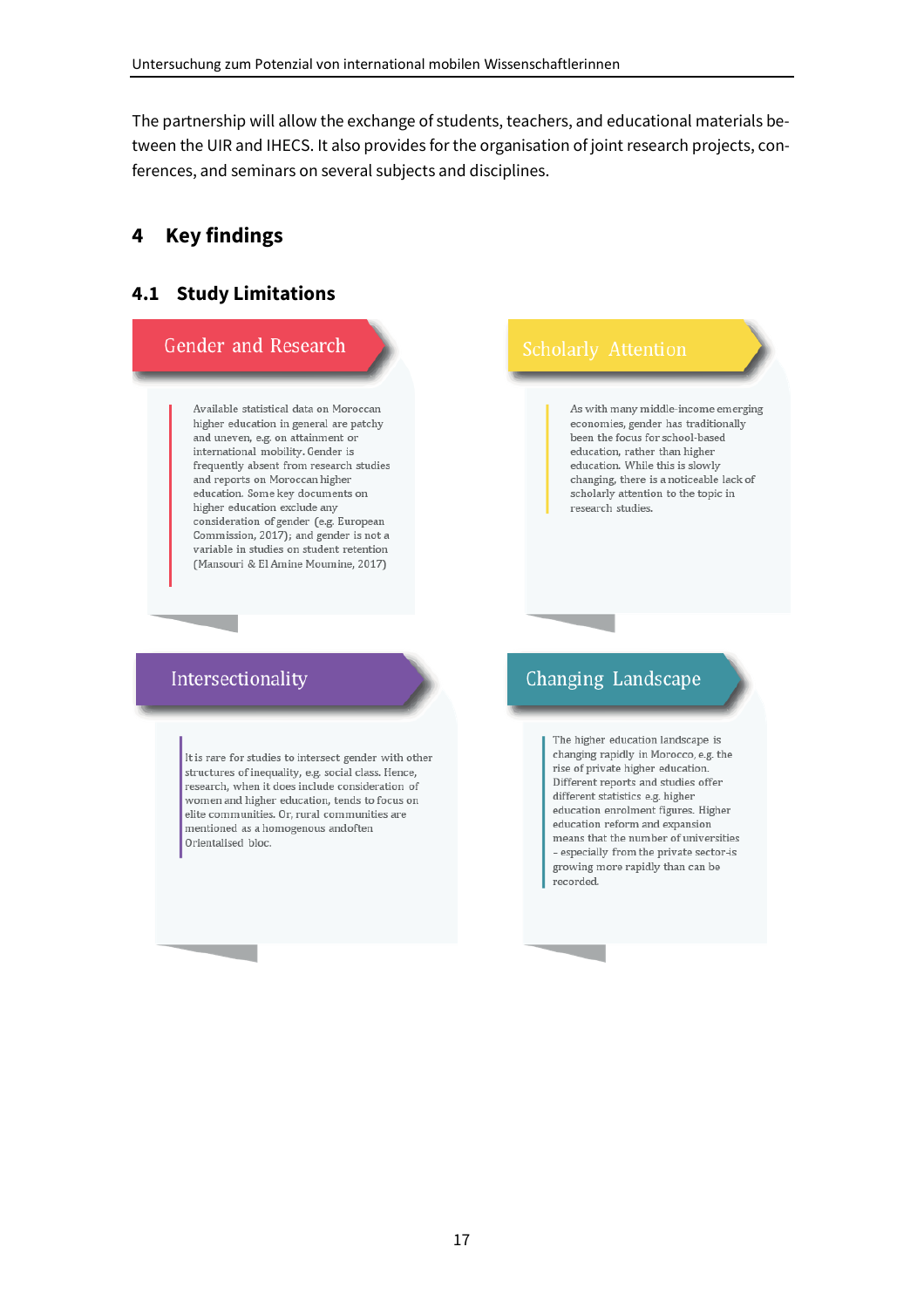### **4.2 Key findings and recommendations**

#### **Academic Career Development**



Women are not thriving as<br>academics, researchers, or<br>leaders in Moroccan universities.

#### Initiatives

momen's academic, research, and<br>leadership careers (e.g. see the UK's Aurora<br>and Athena Swan Programmes) and strategic links could be made between the HumboldtFoundation and the Association of Women University Professors in Morocco.



#### Language

Arabic is the dominant language of education (Zouhir, 2013). French has traditionally been the second language in Morocco.<br>However, the language of global<br>mobility (outside Francophone regions) tends to be English, e.g. STEM collaborations. publications, taught programmes<br>of study etc. (El <u>Kirat</u> El Allame, 2019).



**Policy Recommendation** 

Women entering Humboldt programmes from Morocco are likely to require language support in English.

#### **Quota Systems**



Morocco has attracted international students - mainly from sub-Saharan Africa. Moroccan students have traditionally chosen Francophone universities overseas, but many are selecting  $now$ Anglophone universities.



Internationalisation

A publicity campaign will be important to<br>communicate the benefits of studying/ working/researching in Germany to Moroccan women, e.g. relevant research topics and partnership.

Women from rural and marginalised communities still face challenges in terms of access, retention and outward mobility.



Policy Recommendation

Humboldt programmes could introduce realistic programmer courage participation of<br>Moroccan women scientists from socioeconomically disadvantaged backgrounds.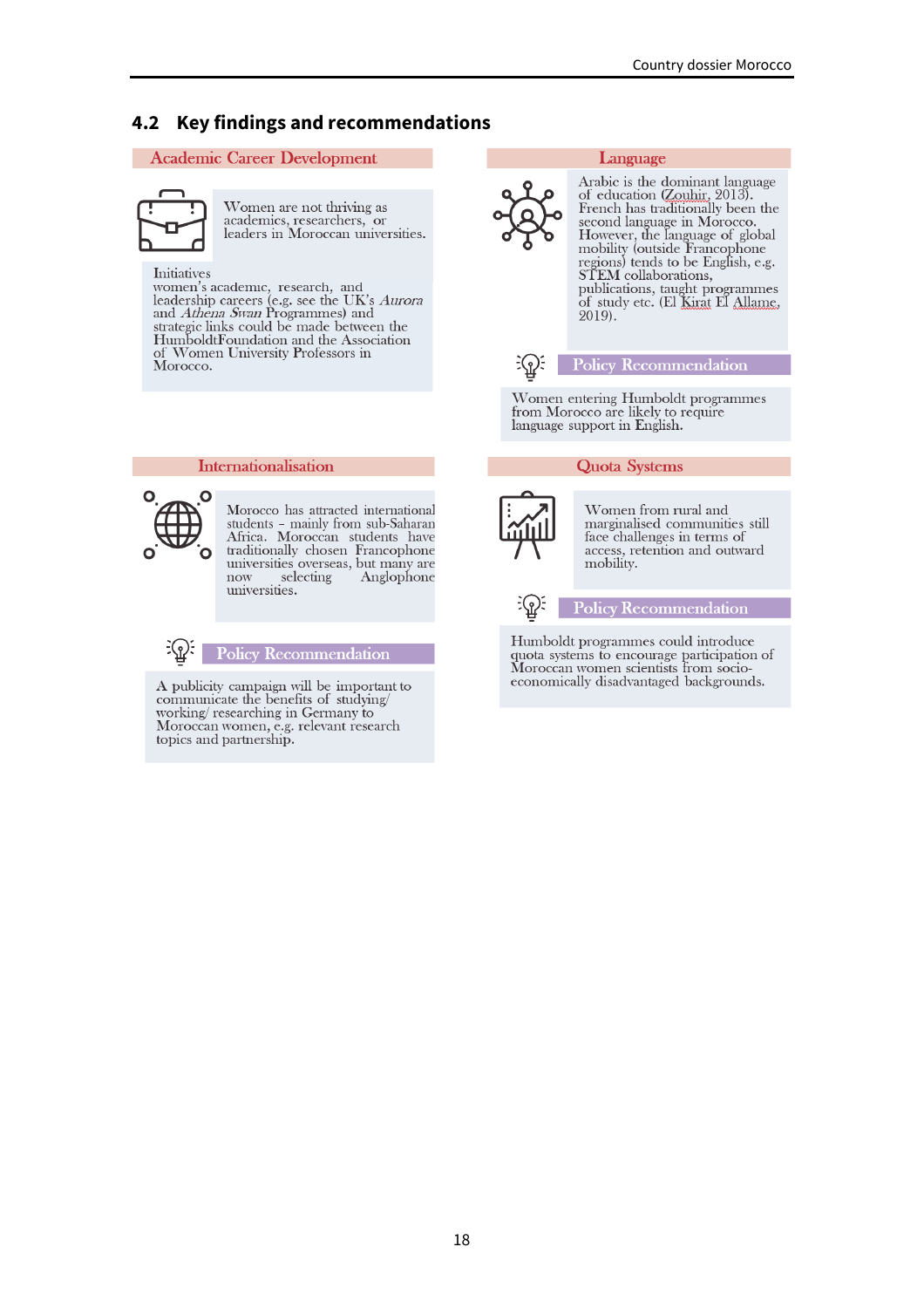#### **Gender and Education**



Gender and Education has traditionally been concerned<br>with school-level access and retention. However, more women are now enrolling in universities as students, In universities as students,<br>but are under-represented<br>at postgraduate level, and in<br>academic, research, and<br>leadership roles. While gender<br>equality and mainstreaming are<br>policy discusses we found policy discourses, we found<br>little evidence of these processes applied to higher education in terms of employment, career progression, and subject choice.



#### **Policy Recommendation**

Partnerships could be formed between<br>Morocco and universities and organisations internationally to undertake gender mainstreaming, e.g. The Swedish<br>Secretariat for Gender Research,<br>Gothenburg University, Sweden.

#### **Availability of Data**



There are major data gaps in<br>relation to gender and higher<br>education, e.g. lack of gender-<br>disaggregated data. There are also few qualitative studies that consider in any detail how gender interacts with<br>higher education opportunities, experiences and outcomes.



#### **Policy Recommendation**

Scholarship and data collection on these topics need strengthening and facilitating.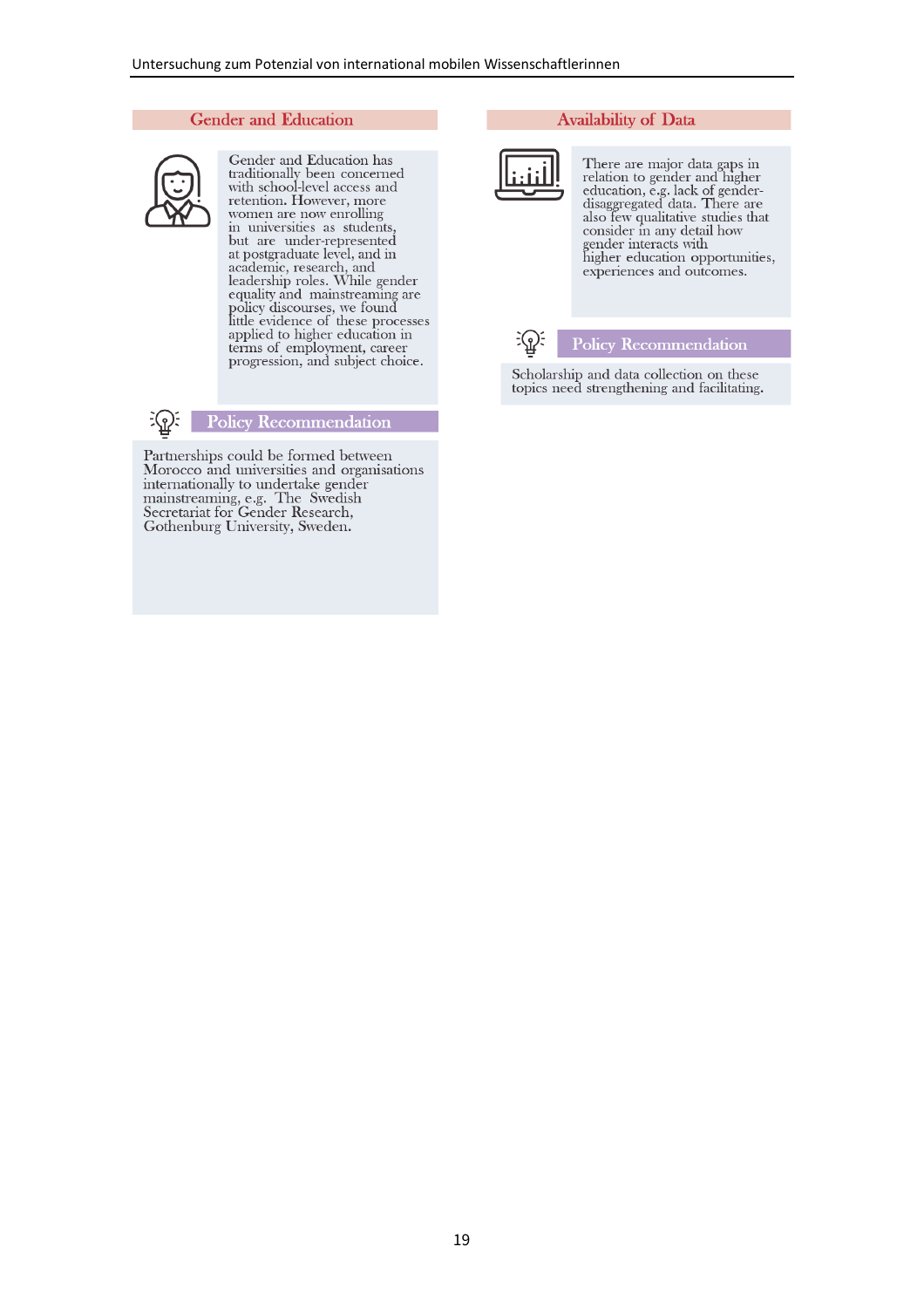### **References**

- Abdellatif, C. (2020) Quality of Higher Education Establishments: Determinants: of the Satisfaction of Foreign Students in Morocco. *Moroccan Journal of Research in Management and Marketing*, V°12, N°2, pp. 81-207.
- Abdessalam Zerbaoui, J. (2020) 8 Phenomenal Moroccan Women That Were Ahead of Their Time https://www.moroccoworldnews.com/2020/03/295467/8-phenomenalmoroccan-women-that-were- ahead-of-their-time/ Accessed 25 November 2020.
- Auletto, A. (2017). Gender Inequity in Moroccan Secondary Education: A Mixed Methods Case Study. Michigan State University Paper. https://pubs.lib.umn.edu/index.php/reconsidering/article/.../979/. Ac- cessed 20 November 2020.
- Ayad, K., Dobli Bennani, K., & Elhachloufi, M. (2020) Evolution of University Governance in Morocco: What is the Impact*? International Journal of Higher Education* Vol. 9, No. 5. Pp. 94-104.
- Bettachy, A., Maaroufi, F., Nouira, A., and Baitoul, M. (2009) Women Scientific Researchers in Morocco. AIP Conference Proceedings 1119, 141 https://doi.org/10.1063/1.3137743
- Bettachy, M. Baitoul, M. Maaroufi, F. Mimouni, Z., and Derouiche, A. (2015) *Physicist Women in Morocco: Causes of Low Presence of Women in Physics Research*. AIP Conference Proceedings 1697, 060031 https://doi.org/10.1063/1.4937678
- Bhandari, R. (2017). *Women on the Move: The Gender Dimensions of Academic Mobility*. New York, NY: Institute of International Education.
- Bothwell, E. (2020) Coventry announces plans to open Moroccan campus. https://www.timeshighered-ucation.com/news/coventry-announces-plansopen-moroccan-campus. Accessed 24 November 2020.
- Bougroum, M. & Ibourk, A. (2011) Access and equity in financing higher education: The case of Mo- rocco. Prospects 41:115–134.
- Bouroumi, A., Fajr, R. (2014) Collaborative and Cooperative E-learning in Higher Education in Morocco: A Case Study *International Journal of Emerging Technologies in Learning (iJET)* Vol. 9 Issue 1 pp. 66-72.
- Boutieri, C. (2012) In Two Speeds (A Deux Vitesses): Linguistic Pluralism and Educational Anxiety in Contemporary Morocco. *International Journal of Middle East Studies*. 44 pp. 443-64.
- Boutkhil, S. (2020).*The Cost of Women's Absence in Decision-making Positions in Moroccan Academia*. Issue brief no. 06.23.20. Rice University's Baker Institute for Public Policy, Houston, Texas.
- Bozic, I. (2018), Road to Gender Equality: Top 10 Facts About Girls' Education in Morocco https://www.borgenmagazine.com/top-10-facts-about-girls-education-inmorocco/ Accessed 25 November 2020.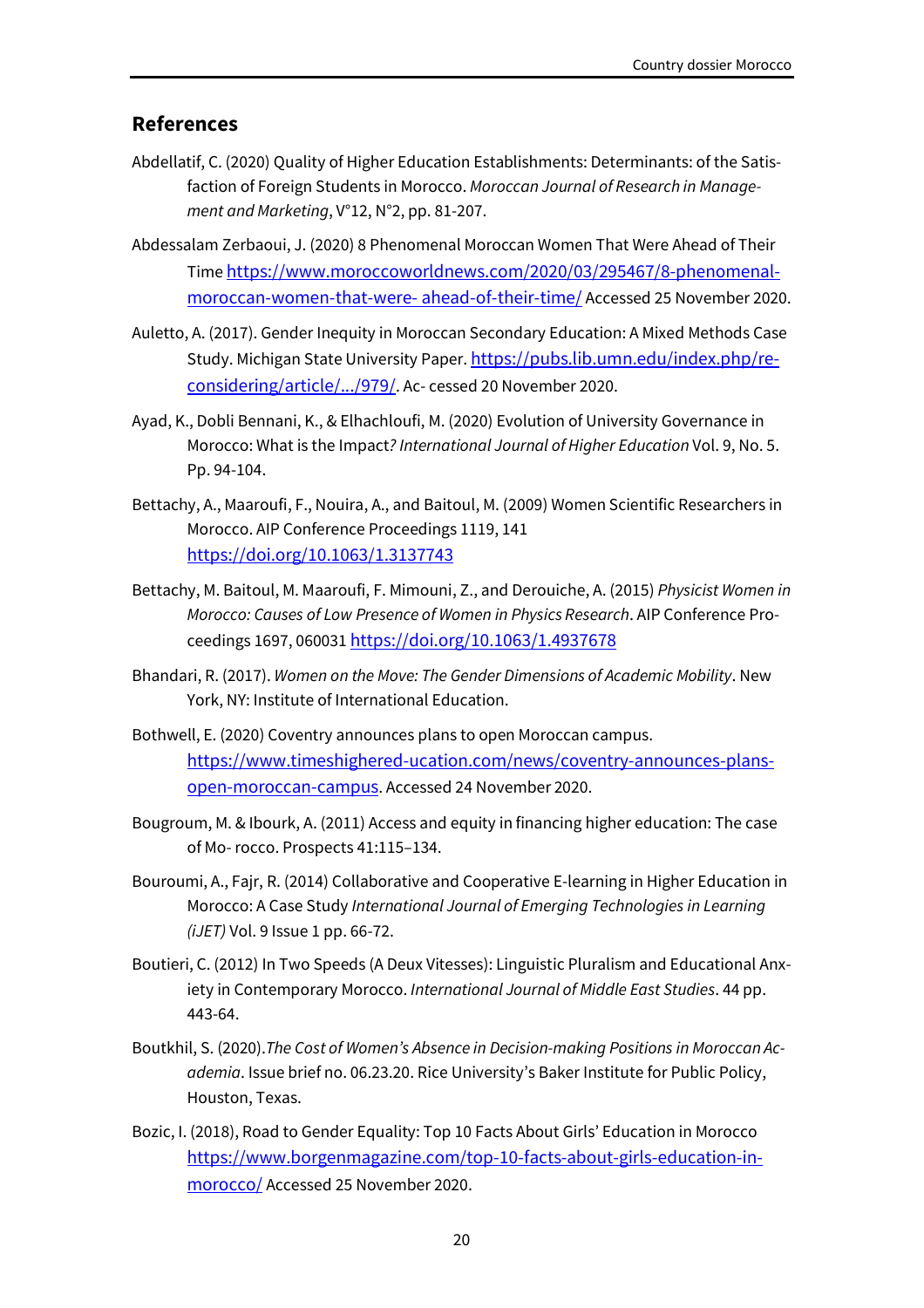- Brouwer, L., & Bartels, E. (2014) Arab Spring in Morocco: social media and the 20 February movement. *Afrika Focus*. Volume 27, No. 2, pp. 9-22
- Buckner, E. (2011) The Role of Higher Education in the Arab State and Society: Historical Legacies and Recent Reform Patterns. *Comparative & International Higher Education* 3 pp. 21-26.
- Buckner, E. (2018) The growth of private higher education in North Africa: a com- parative analysis of Morocco and Tunisia, *Studies in Higher Education*, 43:7, 1295-1306, DOI: 10.1080/03075079.2016.1250075
- CSEFR. (2014). Rapport analytique. La mise en œuvre de la Charte Nationale d'Éducation et de Formation 2000-2013. Acquis, déficits et défis. Retrieved from goo.gl/JGAAXH
- Cohen, S. (2014) Neoliberalism and Academia in Morocco, *British Journal of Middle Eastern Studies*, 41:1, 28-42, DOI: 10.1080/13530194.2014.878505
- European Commission (EC) (2017) *Overview of the Higher Education System*: *Morocco*. Brussels: European Commission.
- El Kirat El Allame, Y. (2019) HE Internationalisation Challenges and future prospects. https://www.universityworldnews.com/post.php?story=2019121011205632. Accessed 25 November 2020.
- Ennaji, M. (2016) Women, Gender, and Politics in Morocco. *Social Sciences* 5(4), 75-83; https://doi.org/10.3390/socsci5040075
- Ennaji, M. (2018) Morocco's Experience with Gender Gap Reduction in Education. Gender and Women's Studies. 2(1):5.
- Errazzouki, S. (2014) Working-class women revolt: gendered political economy in Morocco, *The Journal of North African Studies*, 19:2, 259-267, DOI: 10.1080/13629387.2013.858033
- Grove, J. (2018) More Non-Arabic Degrees 'Will Ease Morocco's Graduate Unemployment'. https://www.Timeshighereducation.Com/News/More-Non-Arabic-Degrees-Will-Ease-Moroccos-Graduate-Unemployment. Accessed 24 November 2020.
- Global Knowledge Index 2019, Morocco. www.knowledge4all.org
- Hallward, M. and Stewart, C. (2018), "Challenges and Opportunities Facing Successful Women in Morocco" Faculty Publications. 4129. https://digitalcommons.kennesaw.edu/facpubs/4129. Accessed 25 November 2020.
- Hatim, Y. (2020a) Unemployment Rate in Morocco Highest Among University Graduates. https:// www.moroccoworldnews.com/2020/02/294060/unemployment-ratein-morocco-highest-among-university-graduates/. Accessed 24 November 2020.
- Hatim, Y. (2020b) Belgian Communications Institute Partners Up With Moroccan Universities. https:// www.moroccoworldnews.com/2020/02/294356/belgian-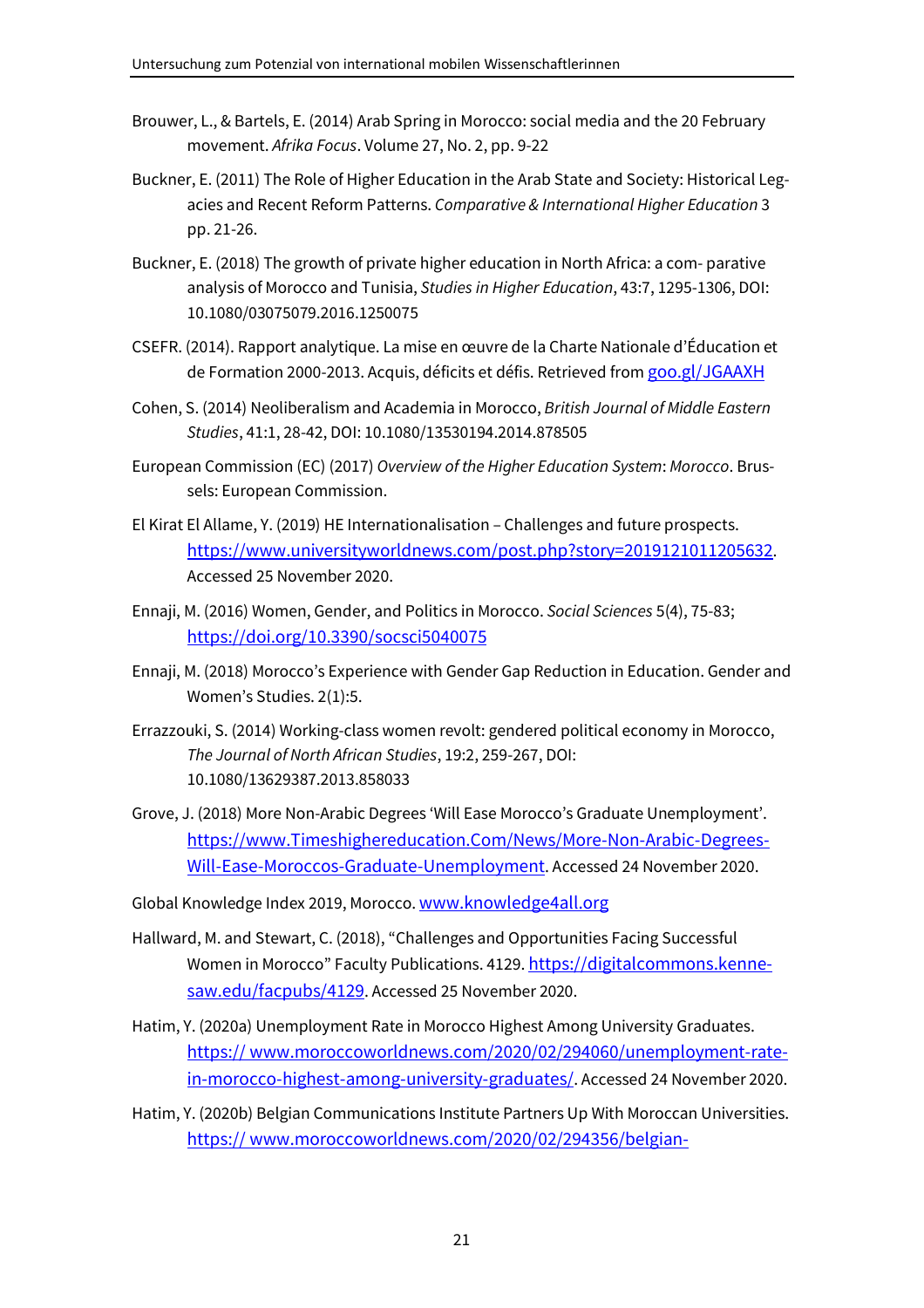communications-institute-partners-up-with-moroccan-universities/ Accessed 24 November 2020.

- Jöns, H. (2011). Transnational Academic Mobility and Gender, *Globalisation, Societies and Education*, 9(2): 183-209.
- Kohstall, F. (2015) From Reform to Resistance: Universities and Student
- Mobilisation in Egypt and Morocco before and after the Arab Uprisings, *British Journal of Middle Eastern Studies*, 42:1, 59-73.
- Leemann, R. J. 2010. Gender Inequalities in Transnational Academic Mobility and the Ideal Type of Academic Entrepreneur. *Discourse: Studies in the Cultural Politics of Education*, 31(5): 605-625.
- Llorent-Bedmar, V., Llorent-Vaquero, M., Navarro-Granados, M. (2017). Towards gender equality in Moroccan universities: Female university teachers from a gender perspective, *Women's Studies International Forum*, Volume 64, Pages 34-40.
- Mansouri, Z., & El Amine Moumine, M. (2017) Outlook on Student Retention in Higher Education University Reforms in Morocco. *International Journal of Education & Literacy Studies* Vol. 5 No. 2; 53-60.
- Matus, C. and Talburt, S. (2009) Spatial Imaginaries: Universities, Internationalization, and Feminist Geographies *Discourse: Studies in the Cultural Politics of Education*. 30 (4): 515-527.
- Medina, F. (2015) The output of researchers in Morocco compared to some North African countries from 1996 to 2012, and its relationship to governmental major decisions on higher education and scientific research. *Scientometrics* 105:367–384.
- Ministry of National Education, Vocational Training, Higher Education and Scientific Research. L'ENSEIGNEMENT SUPERIEUR EN CHIFFRES 2018-2019. https://unevoc.unesco.org/pub/tvet\_country\_profile -\_ morocco.pdf. Accessed 4 October 2021.
- Morley, L., Leyton, D. & Hada, Y. (2019) The Affective Economy of Internationalisation: Migrant Academics in and out of Japanese Higher Education, *Policy Reviews in Higher Education*, 3:1, 51-74.
- Morley, L., Roberts, P., and Ota, H., (2020) The Affective Assemblage of Internationalisation in Japa- nese Higher Education. Higher Education. DOI: 10.1007/s10734-020-00593-4
- Morocco World News (2019) UK Sees Increase of Moroccan Students at British Universities. https:// www.moroccoworldnews.com/2019/06/276822/moroccan-studentsbritish-universities/. Accessed 11 December 2020.
- Myers, R.M. and Griffin, A.L. (2018) The Geography of Gender Inequality in International Higher Education. *Journal of Studies in International Education* 23 (4): 429-450.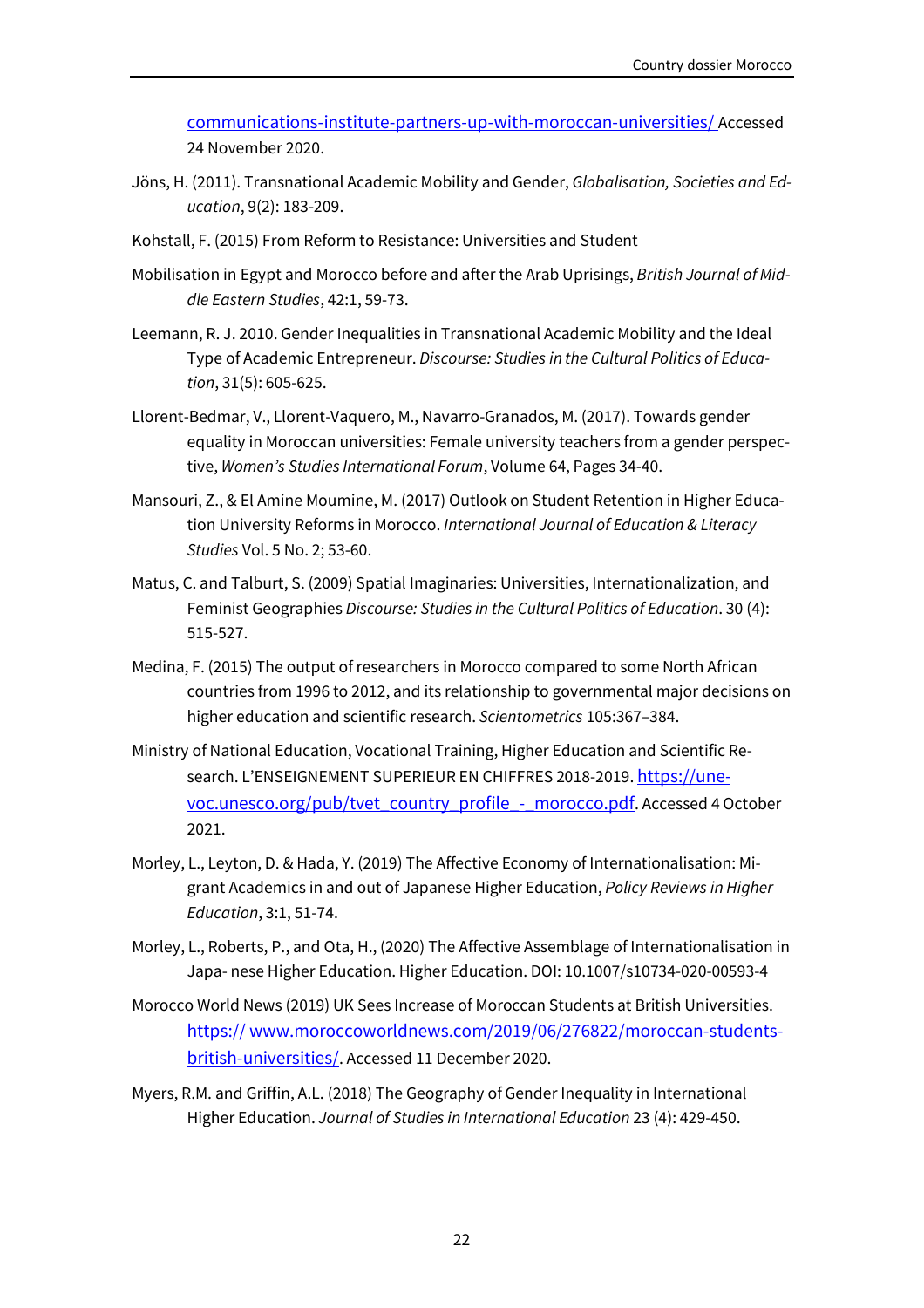- Prozesky, H., and Beaudry, C. (2019) Mobility, Gender and Career Development in Higher Educa- tion: Results of a Multi-Country Survey of African Academic Scientists. Social Sciences. 8, 188; doi:10.3390/socsci8060188.
- Rhassate, I. Amrous, N., Bennani, S. (2018) The Scientific Production of the Moroccan Researchers in Computer Science from 2007 to 2016: Analysis and Assessment. *International Journal of Recent Contributions from Engineering Science & IT (iJES)* 6(4):49-64.
- Riyami, B., Mansouri, K., Poirier, F. (2017) *Towards a hybrid face-to-face and learning model for the higher education system in Morocco*. Conference: The IEEE International Conference on Intelligent Systems and Computer ISCV 2017 DOI: 10.1109/ISACV.2017.8054973
- Rosner, I.D. (2015) Gender Orders in the Internationalization Process. TILTAI, 1, 157–164.
- Sawahel, W., (2020a). Confusion over start of academic year, delivery modes https://www.university-worldnews.com/post.php?story=2020101206453762. Accessed 24 November 2020.
- Sawahel, W., (2020b) Morocco and Tunisia form alliance to tackle shared challenges. https://www.universityworldnews.com/post.php?story=20201005185420616. Accessed 24 November 2020.
- Sawahel, W. (2020c) Universities lack female representation at all levels. https://www.university-worldnews.com/post.php?story=2020120105373448. Accessed 4 December 2020.
- SHEMERA (2014) NATIONAL REPORT: MOROCCO http://shemera.eu/sites/shemera/files/NR%20Morocco%20EN.pdf. Accessed 4 October 2021.
- UNESCO Institute for Statistics (UIS) (n.d.) Global Flow of Tertiary-Level Students http://uis.unesco.org/en/uis-student-flow accessed between October 20 and January 21
- UNESCO Institute for Statistics (UIS) (n.d.) Sustainable Development Goals http://uis.unesco.org/en/topic/research-and-development accessed between October 20 and January 21
- UNFPA (2020) World Population Dashboard Morocco https://www.unfpa.org/data/world-population/MA Accessed 10 November 2020.
- United Nations Children's Fund (UNICEF) (2017) Child Marriage in the Middle East and North Africa. Africa Regional Office in collaboration with the International Center for Research on Women (IRCW). https://www.unicef.org/mena/reports/child-marriage-middle-east-and-north-africa. Accessed 4 October 2021.
- UN Women (2017) Understanding masculinities: results for the International Men and Gender Equality Survey (IMAGES) : Egypt, Lebanon, Morocco, and Palestine. https://www.unwomen.org/en/digital-